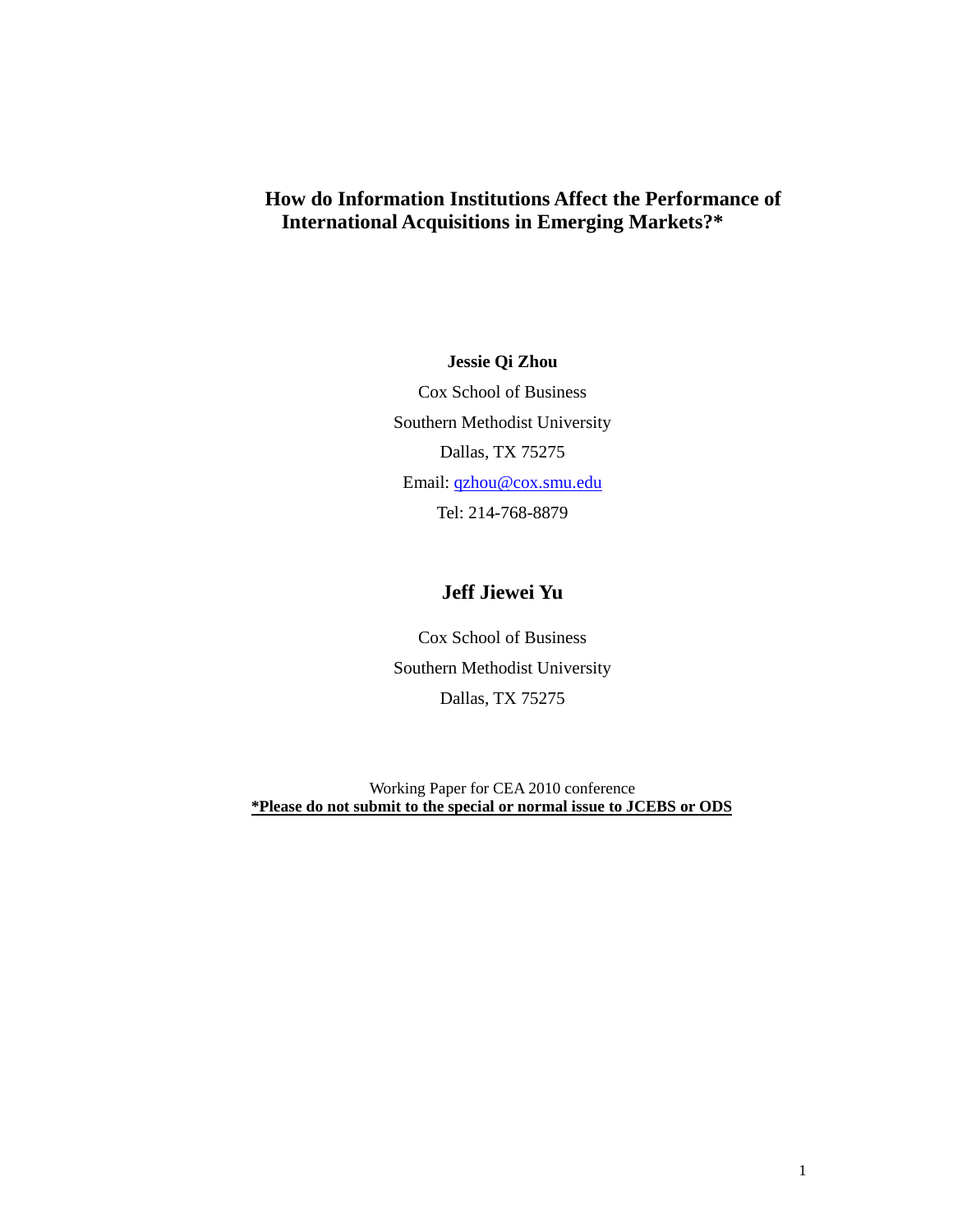# **How do Information Institutions Affect the Performance of International Acquisitions in Emerging Markets?**

## **Abstract**

Foreign firms acquiring targets in emerging markets face higher information asymmetry due to the fact that the information institutions governing corporate financial transparency in those countries are not well developed. How does the quality of information institution affect international acquisitions performance and how to deal with the information problems effectively? The study tackles these questions in the context of U.S. firms acquiring targets in countries with varying degrees of corporate disclosure and transparency. Our empirical results show that the capital market reacts negatively to higher information asymmetry in international acquisitions in fear of buying a "lemon". This negative reaction is more significant for inexperienced acquirers and firms making unrelated acquisitions. Firms choosing partial acquisitions outperform those choosing full acquisitions under opaque information environment. The results of this study indicate that emerging markets should improve their corporate transparency to increase their attractiveness in the global financial market.

Key words: information asymmetry, international acquisitions, institutions.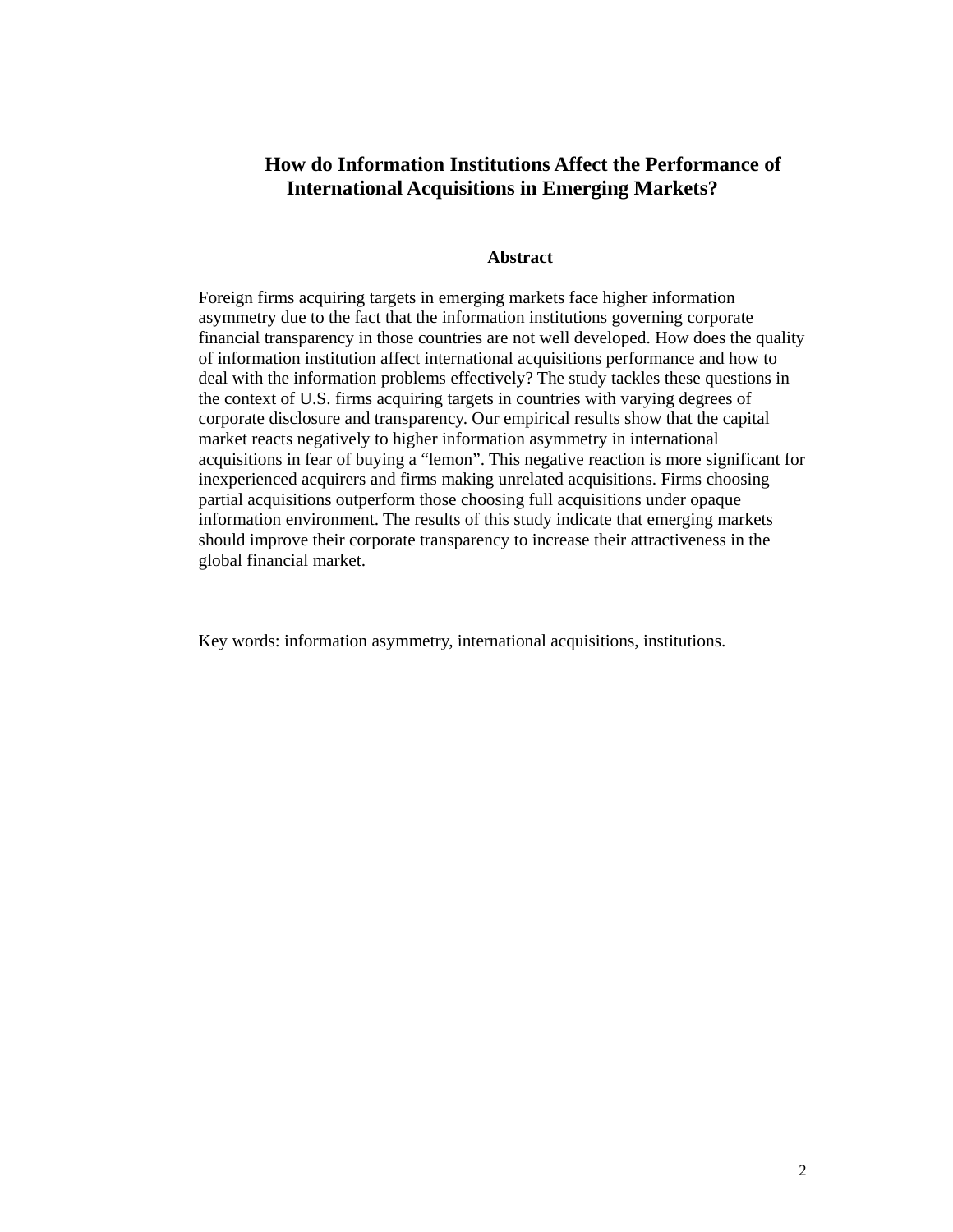The rate of growth of M&A in some of the emerging economies in recent years has exceeded 100 % per year and the M&A volume in emerging economies reached US \$ 179 billion in 2007, almost 10 times the amount in 1990 (UNCTAD, 2008). However, the challenges for making acquisitions successful are tremendous (Shimizu, Hitt, Vaidyanath & Pisano, 2004). Among these obstacles is the uncertainty of evaluating and integrating the target (Reuer  $\&$  Koza, 2000). In countries with less transparent disclosure environment, sufficient and reliable information for appropriate valuation can be difficult to find from firms' financial reporting and disclosures (Reuer, Shenkar, and Rogizzino, 2004). A high level of information asymmetry between buyers and sellers can unleash significant market imperfections (Akerlof, 1970). In the case of M&A, such limited information makes target selection, valuation and integration very risky (Capron and Shen, 2007; Coff, 1999; Graebner, 2009).

Information asymmetry has long been recognized as one of the most important frictions impeding the efficient transfer of corporate controls (Akerlof, 1970; Jensen and Ruback, 1983; Rossi and Volpin, 2004). Recent strategy literature shows that choosing the right governance or methods of payments could mitigate the information problem to some extent (Balakrishnan & Koza, 1993; Reuer, Shenkar, & Ragozzino, 2004). Yet the full impact of information asymmetry on bidders' gain is still an unsolved question in the literature (Rossi & Volpin, 2004).

 Two conflicting theoretical perspectives on the question can be found from the literature from information economics, finance and accounting (Akerlof, 1970; Koeplin, Sarin, & Shapiro, 2000; Easley & O'Hara, 2004). One perspective indicates that when information about a target is poor, the target will have both the motivation and the capability to manipulate information to sell itself at the highest price, which leaves acquirer high risks of "adverse selection" and buying a "lemon". In contrast,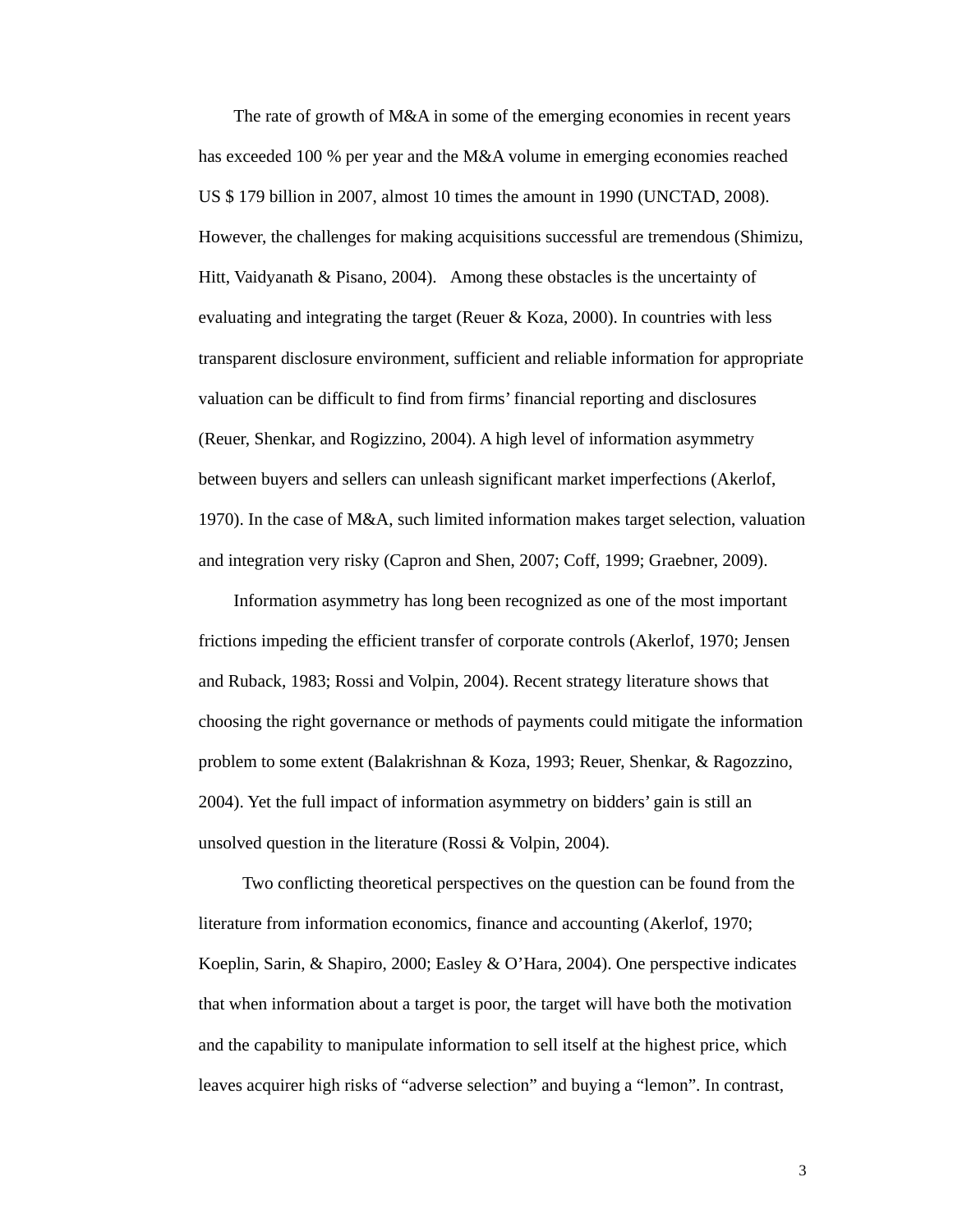the other perspective argues that when information about the target is poor, the target will have less marketability, which enables the acquirer to leverage its power and impose a deep price discount in purchasing the target as a "bargain", therefore gains more. Although these two competing perspectives could be valid simultaneously, which one dominates is an unsolved empirical question in the literature.

The study address this question by choosing the context of U.S. firms acquiring targets in countries with varying degrees of corporate disclosure and transparency – a natural experiment of acquirers buying targets with different levels of information asymmetry. Compared to domestic acquisitions, international acquisitions face a higher level of information asymmetry, due to national differences in informal and formal institutions. In particular, tremendous variations in information institutions, defined as the rules governing corporate disclosure in a country, often make the valuation process difficult and costly (Bushman, Piotroski, & Smith, 2004, Rossi & Volpin, 2004).

The purpose of this study is to investigate the role of information institutions in affecting the level of information asymmetry in international acquisitions and the consequent impacts on bidders' gain. Specifically, we are interested in: 1) How do the host country's information institutions affect bidders' gain in international acquisitions? 2) When information institutions are poor, what kind of firm-level private information mechanisms may help firms mitigate the information problem?

We argue that the sources of information asymmetry may come not only from the firm-level or transaction-level (Balakrishnan & Koza, 1993; Reuer, Shenkar, & Ragozzino, 2004), but also from the institution-level. Focusing on the role of information institutions and its interaction with micro firm- and transaction-level attributes, we integrate the information asymmetry theory (Akerlof, 1970) with new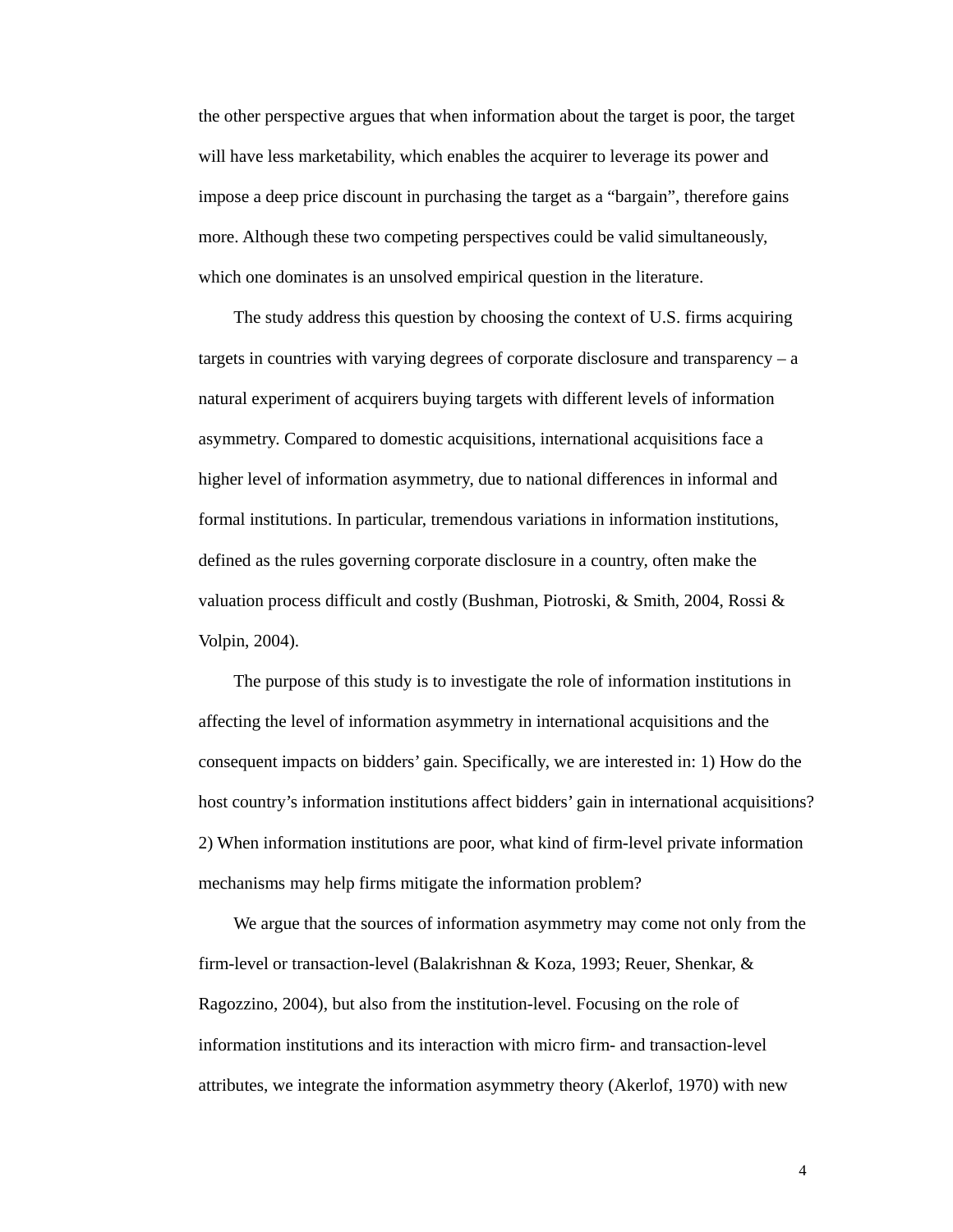institutional economics (North, 1990) and provide a comprehensive analysis of information problems in international acquisitions. By looking into the less-visible institutional roots of information asymmetry underpinning the more-visible market transactions, we highlight the institutional contingencies of foreign investment strategies.

This study may also contribute to the acquisition performance literature by examining how formal institutions matter and to what extent. So far mixed results have been found on the effects of international acquisitions on shareholders' wealth (Anand, Capron, & Mitchell, 2005). One of the reasons that may account for the mixed results is that most of the existing studies have focused on the role of informal institutions such as national culture (Morosini, Shane, & Singh, 1998) and limited research has been conducted as to how formal institutions affect international acquisitions. A fine-grained analysis of formal institutions (Peng & Zhou, 2005), such as information institutions, may yield further insights as to why some international acquisitions outperform others.

## **Literature Review**

## **The Importance of Information**

Information institutions are vital to the production of market information sufficient to support and facilitate exchanges in a capital/product market. A variety of information institutions, such as rules that regulate firms' financial reporting, voluntary disclosures and financial analysts, serve the critical role of reducing the information asymmetry between managers and outsider investors. The credibility of the information is monitored and enforced by independent regulatory institutions, standard setters, internal versus external auditors, and other financial intermediaries (Healy & Palepu, 2001).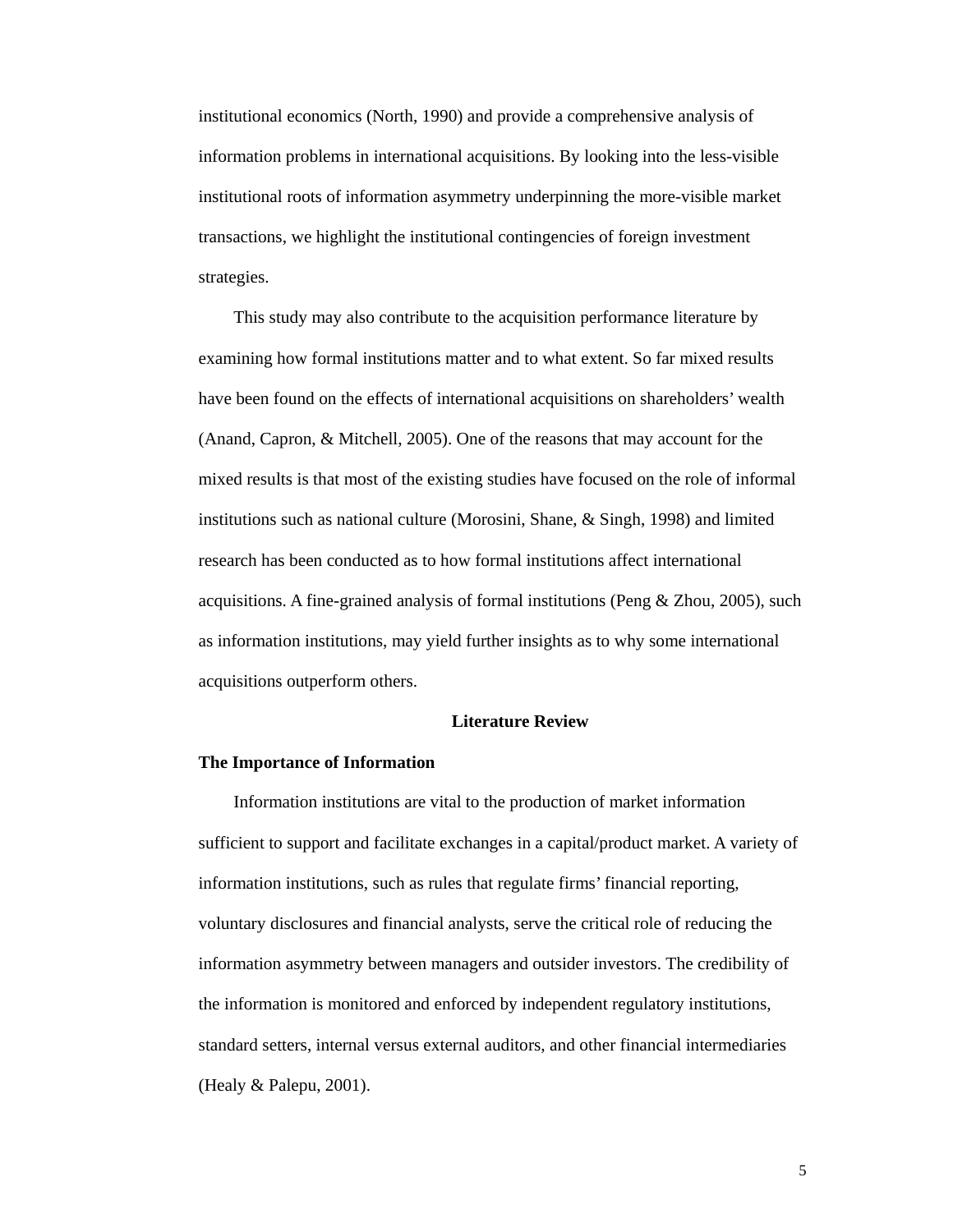According to Healy & Palepu (2001), demand for information institutions supporting corporate disclosure arises from information asymmetry and agency problems between managers and outside investors. Managers typically have better information than outsider investors as to the true value of the business, as well as its future opportunities. The information asymmetry, combined with conflicting incentives between managers and investors, may deter potential investors and impede the efficient allocation of scarce resources in the economy.

International acquisitions face conceptually similar but practically more severe information problems (Rossi & Volpin, 2004). The differences in a country's information institutions, such as accounting standards and financial disclosure rules, often make the valuation process for the target firm difficult and costly (Wittington, 2000). Recent corporate disclosure literature shows that formal institutions governing corporate disclosure vary tremendously around the world in terms of the amount and frequency of disclosed corporate information, as well as its credibility (Bushman, Piotroski, & Smith, 2004). Consequently, the richness of information from firms' financial reporting and disclosure also varies substantially in different countries (Collins and Kothari, 1989; Alford , Jones, Leftwich, & Zmijewski, 1993; Ball, Kothari, & Robin, 2000).

When the target operates under opaque disclosure rules, better-informed target managers not only have the incentive but also are able to misrepresent the value of the firm to sell it at a high price. On the other hand, the acquirer, as a cross-country outside investor, often has limited information and resources to verify the accuracy of the target's financial reports and adjust the valuation accordingly. The information problem is particularly severe when the target firm is embedded in counties with poor information institutions where it is not uncommon to observe biased financial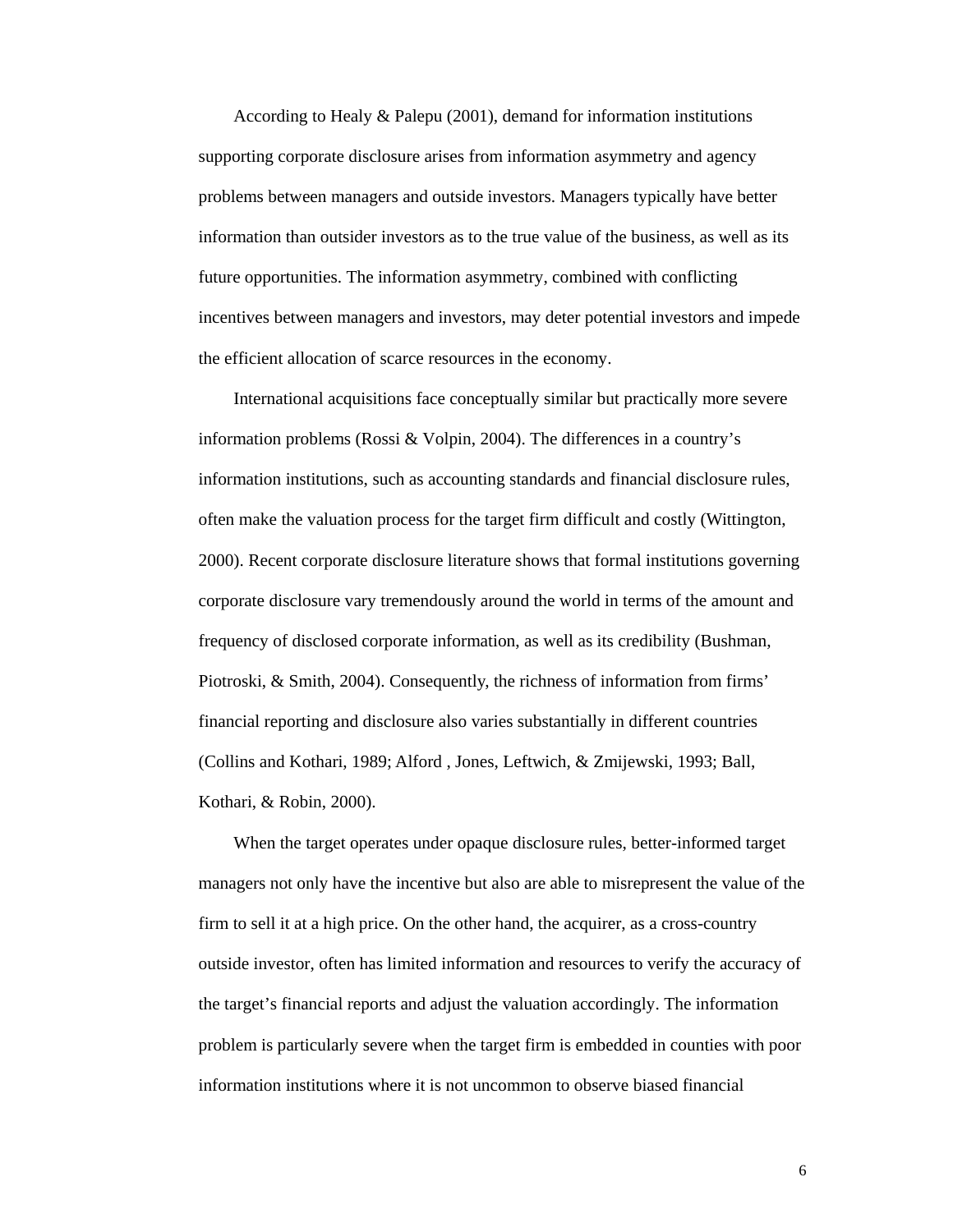reporting, deficient disclosure and scarce analyst following (Ali & Huang, 2001; Collins & Kothari, 1989; Alford et al., 1993; Ball et al., 2000). Recently, increasing numbers of international acquisitions took place in emerging economies where high information asymmetry has been a major obstacle for international investors.

## **The Consequences of Information Asymmetry**

The consequences of information asymmetry have been studied extensively across disciplines. In economics literature, Akerlof's (1970) 'market for lemons' model demonstrates that high information asymmetry may lead to adverse selection and potential breakdown of otherwise Pareto-improving transactions. The auction model of incomplete information predicts 'winner's curse', since the winner of a sealed-bid auction of unknown common value tends to overestimate the true value of the auction object (Giliberto & Varaiya, 1989; Wilson, 1967).

The finance and accounting literature shows that high information asymmetry between managers and outsider investors decreases the effectiveness of investor protection and consequent corporate valuation (La Porta, et al., 2000, 2002). High information asymmetry also pushes investors to price-protect themselves by charging higher cost of capital. Investors demand a higher return to hold stocks with less public information to compensate for the non-diversifiable information risk—decision risks due to poor information (Easley & O'Hara, 2004). Merton (1987) shows that in equilibrium, the value of a firm is always lower when there is incomplete information. Barry and Brown (1984) similarly argue that securities with relatively less information have a higher information risk, which translates into a higher discount rate, resulting in a lower price.

Strategy research suggests that information asymmetry exacerbates the difficulty of evaluating the value of targets' resources as well as the potential synergies (Barney,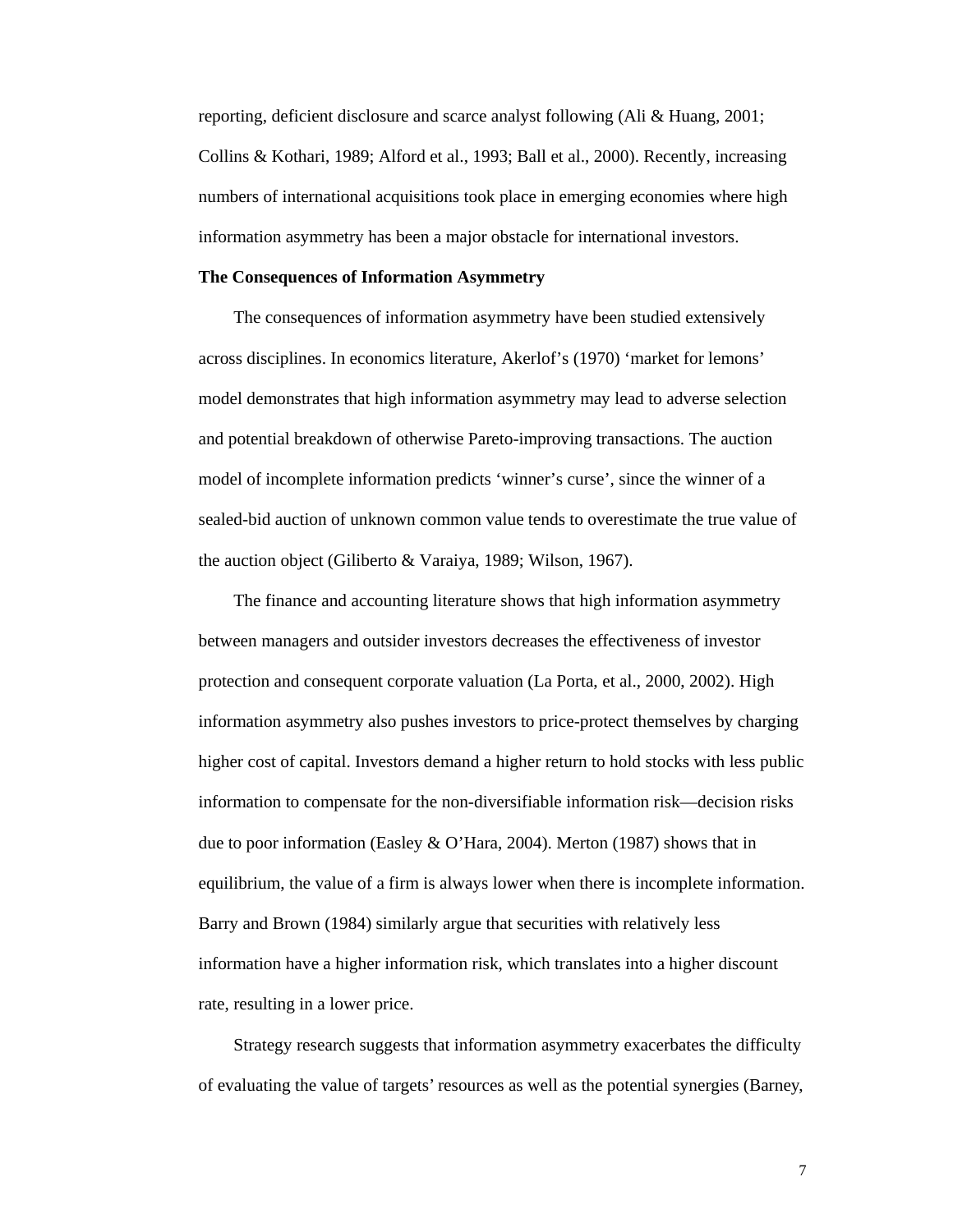1988). Under high information asymmetry, "if suitable contractual or institutional remedies for this information asymmetry problem are lacking, the acquirer bears a significant risk of failing to capture value from the deal, because of the risk of overpayment or from incurring excessive transaction costs during due diligence and negotiation processes." (Reuer, et al. 2004: p19).

The strategy literature so far has mainly identified micro factors, such as transaction relatedness (Balakrishnan & Koza, 1993; Reuer & Koza, 2000) and prior experience (Chen & Hennart, 2004) and target ownerships (Capron & Shen, 2006) as the sources for information asymmetry and proposed contractual remedies, such as choosing contingent pay-out or partial ownerships, to align the interest of the acquirer and the target (Reuer, et al. 2004). However, these studies have focused on the micro firm-level (e.g. the acquirer's international experience) and transaction-level (e.g. related vs. unrelated acquisitions) factors that affect the level of information asymmetry in acquisitions and have paid little attention to the type of information problem related to the liability of operating under different institutions in a foreign country.

## **Information Asymmetry in International Acquisitions**

Little is known about how information institutions affect the acquirer's gains in international acquisitions (Rossi & Volpin, 2004). Studies on national factors focus mainly on the influence of cultural distance (Morosini, Shane, & Singh, 1998) and little on other serious challenges, such as the differences in accounting standards, financial disclosure, and legal institutions (Lee  $&$  Caves, 1998). These national differences create high uncertainty in evaluating and integrating the target firms (Reuer & Koza, 2000; Rossi & Volpin, 2004), and hence significantly increase the costs of conducting acquisitions abroad (Markides & Ittner, 1994; Datta & Puia,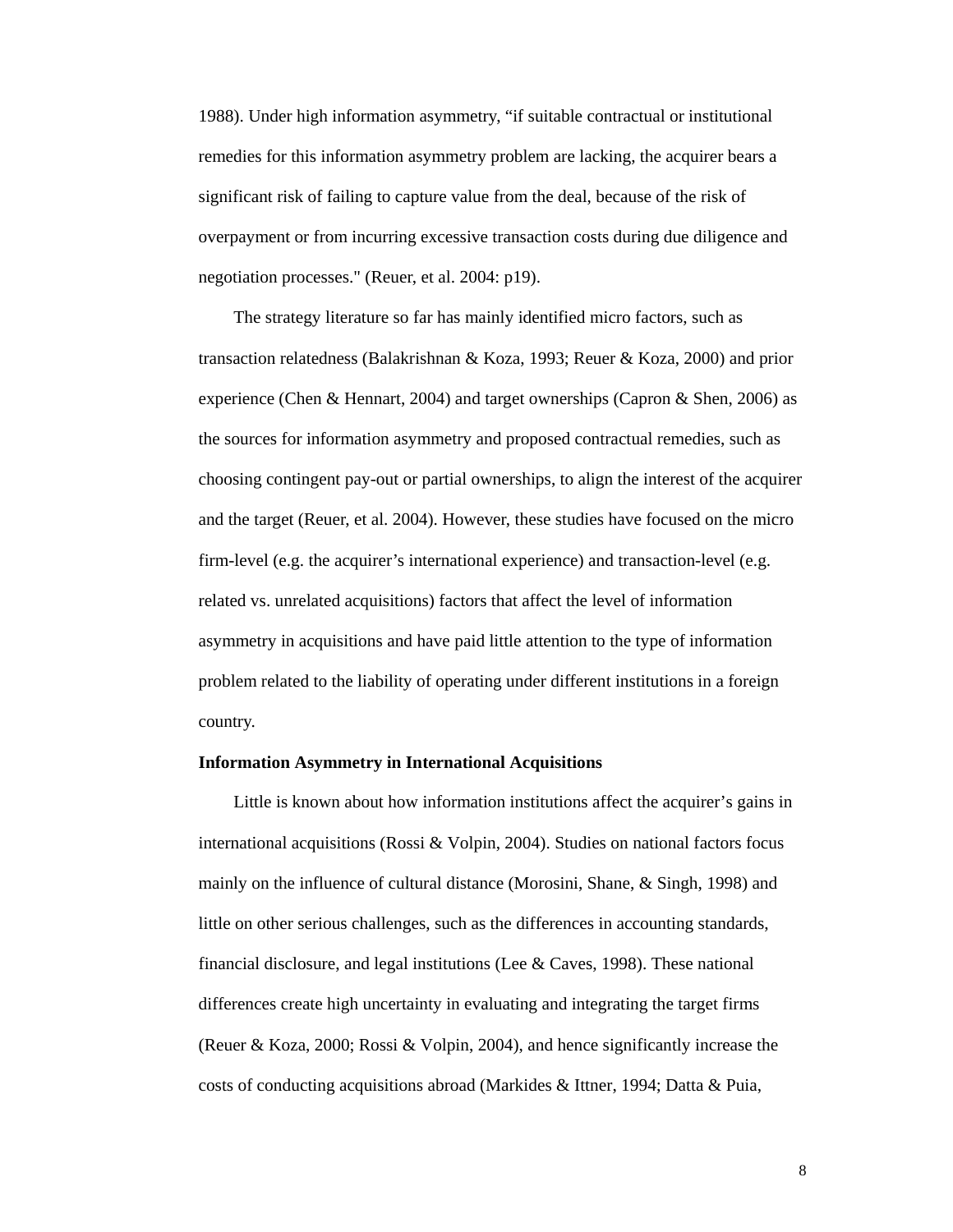1995). This is especially true for acquiring firms in emerging economies where the problem is exacerbated by weak information institutions (Peng, 2006).

 We investigate the effect of information institutions on international acquisitions by borrowing insights from Akerlof's (1970) information asymmetry theory and new institutional economics (North, 1990). New institutional economics argues that a country's institutions - defined as rules of the game - have significant impact on the cost of market transactions in an economy. The information cost in searching and identifying suitable exchange partners could be tremendous without the appropriate institutions in place facilitating the information flow of exchanges. Therefore when the information institutions supporting corporate disclosure are poor, the acquirers are likely to face high information asymmetry in selecting and evaluating the targets.

## **The Risks of Buying a "Lemon"**

The information asymmetry theory (Aklof, 1970) states that high information asymmetry often leads to adverse selections, where unattractive sellers are more likely to be on the market than attractive ones and buyers are likely to incur high risks of buying market "lemons". In other words, when there is high information asymmetry between exchange parties and the seller has the information advantage, the seller will have both the capability and the motivation to misrepresent its value in order to sell the best price possible. This is also consistent with auction theory which predicts the 'winners' curse' when the bidder has poor information on the true value of the target (Giliberto & Varaiya, 1989; Wilson, 1967). Taken together, it is reasonable to expect that when buying a target embedded in a low information environment, acquirer faces higher risk of failing to accurately evaluate the true value of the target or has to incur higher cost of due diligence. As a result, the bidding firm should suffer greater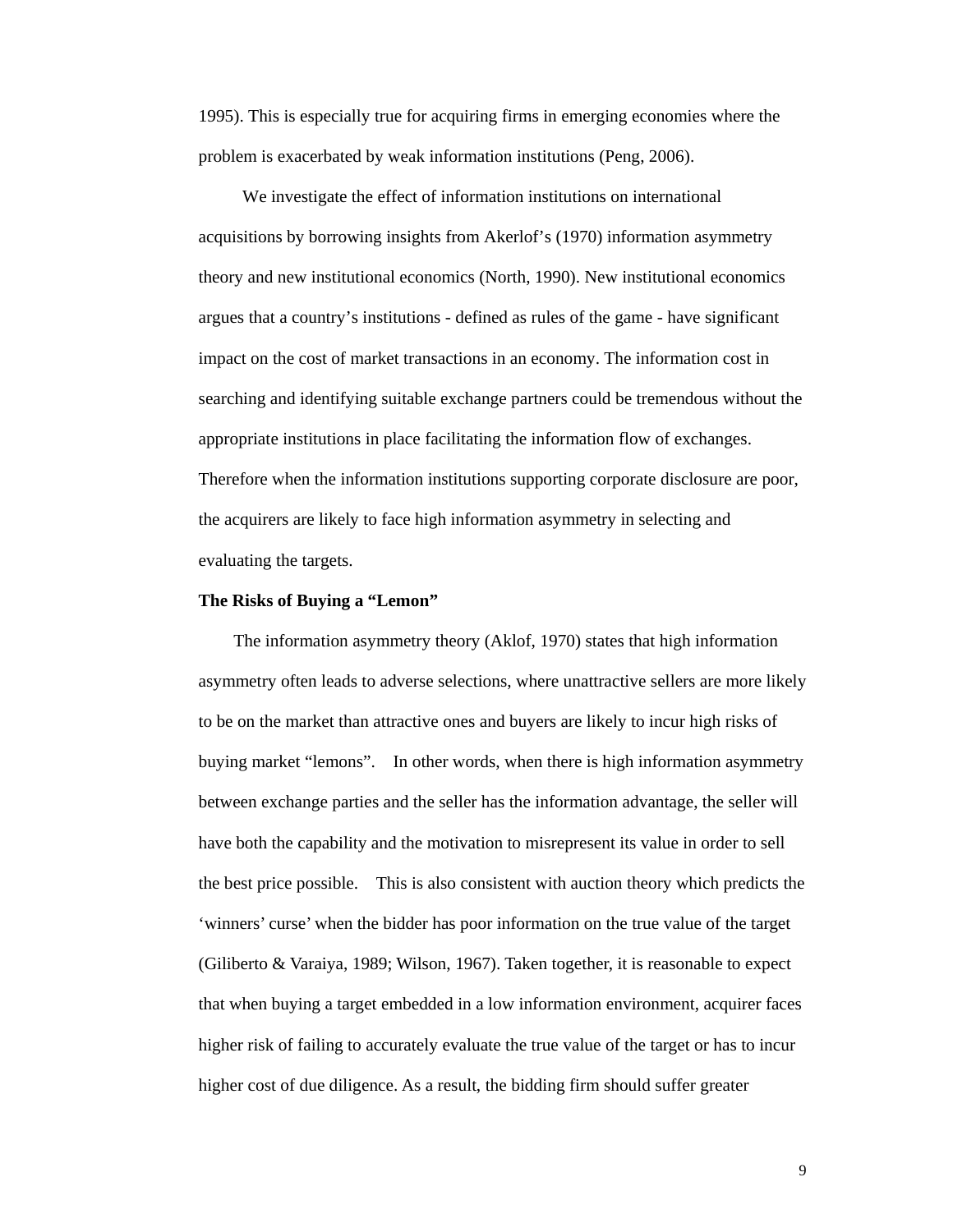negative return due to the high risk of overpaying the target. Therefore, we hypothesize that:

*H1a: The capital market reaction to the acquirer will be positively associated with the quality of the target nation's information institutions in an international acquisition.* 

## **The Potentials to Make a "Bargain"**

Another stream of literature, however, argues the opposite. The main rationale is that when there is limited public information about a target, it means the target has lower level of liquidity or marketability, which could translate to less competition in bidding and lower market price. In other words, buying a target with less information, the acquirer is able to impose a deep price discount on the target in compensation for information risks. As a result, acquirers will gain more in buying targets with less information. Consistent with this argument, several studies (Koeplin, Sarin, & Shapiro, 2000; Shen & Capron; 2006) report that acquirer systematically receive more positive market reactions when acquiring private targets than public firms. This phenomenon has been named as "the private company discount" (Koeplin, Sarin, & Shapiro, 2000). According to this perspective, we lay out the competing hypothesis:

*H1b: The capital market reaction to the acquirer will be negatively associated with the quality of the target nation's information institutions in an international acquisition.*

## **The Interaction between Macro- and Micro- Information Factors**

While information asymmetry affect the valuation of acquisition deals in general, the level of information asymmetry may vary with the type of acquisition. For example, Balakrishnan and Koza (1993) point out that unrelated alliances and acquisitions often face much higher information asymmetry than related ones, due to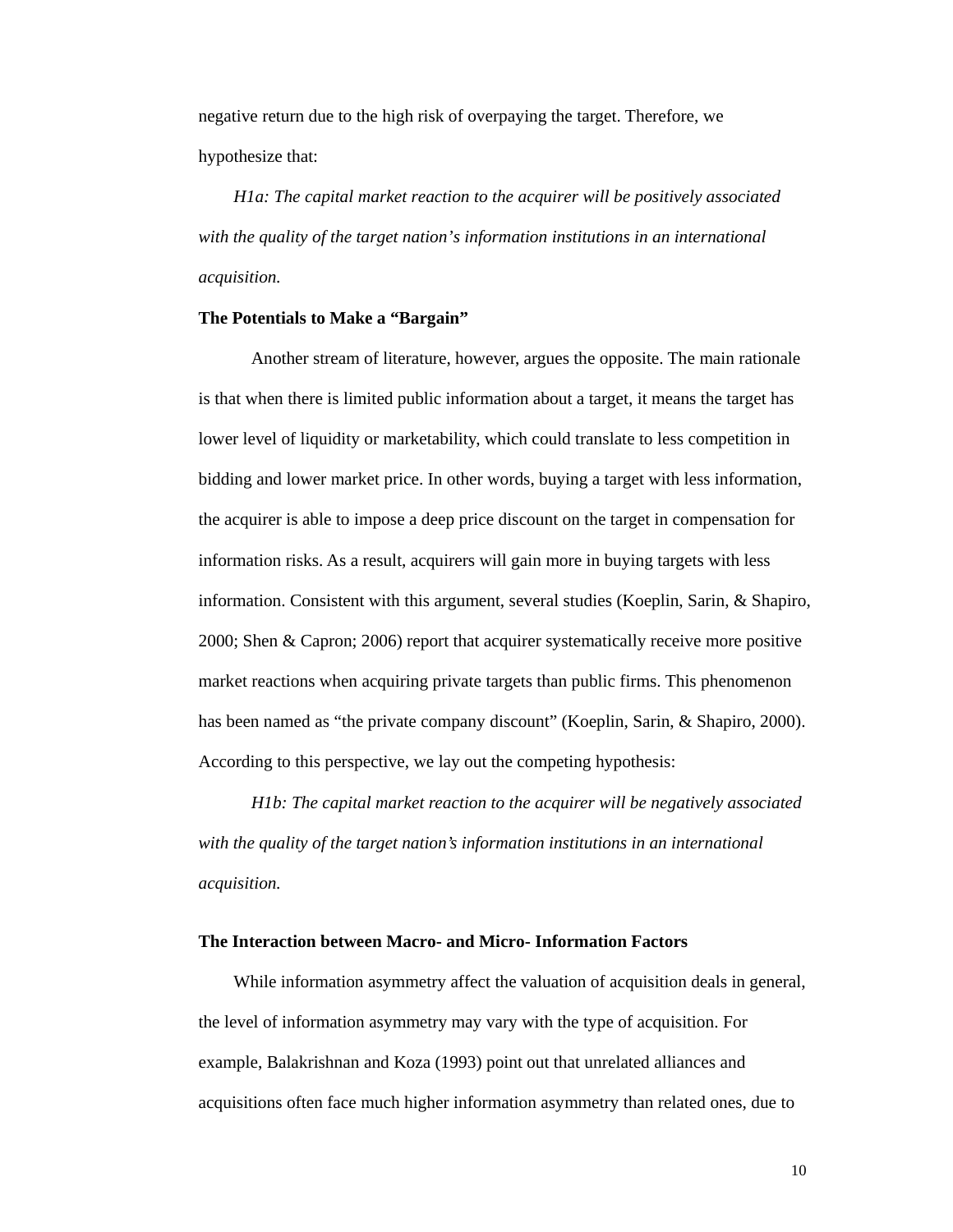parent firms' unfamiliarity with new business lines. In addition, when making unrelated acquisitions, firms will have to rely more on public financial reports to understand and evaluate the target firm's true value or synergy. Therefore, the market may react less negatively to the poor information institutions for related acquisitions than for unrelated ones.

*H2: The association between the market reaction and the target nation's information institutions will be weaker for a product-related acquisition than for an unrelated one.* 

The liability of poor information institutions in an international acquisition is also likely to be more severe for firms at the initial stage of internationalization (Johanson & Vahlne, 1977). Firms with different levels of host country or international experience may have different capabilities to cope with information problems (Shaver, Mitchell, & Yeung, 1997). For example, the differences in accounting rules and reporting regulations have been a big barrier to firms assessing a target firm's value, because foreign investors often don't know how to make the accounting statements comparable to their own country's standard (Wittington, 2000). However, firms with prior acquisition experience in the host country may be more familiar with accounting statements in that country and will therefore be more experienced in assessing the true value of the target firm. In a word, there are reasons to believe that prior target nation acquisition experience may help mitigate the information problems.

*H3: The association between the market reaction and the target nation's information institutions will be weaker for experienced acquirers than for those without prior acquisition experience in that country.*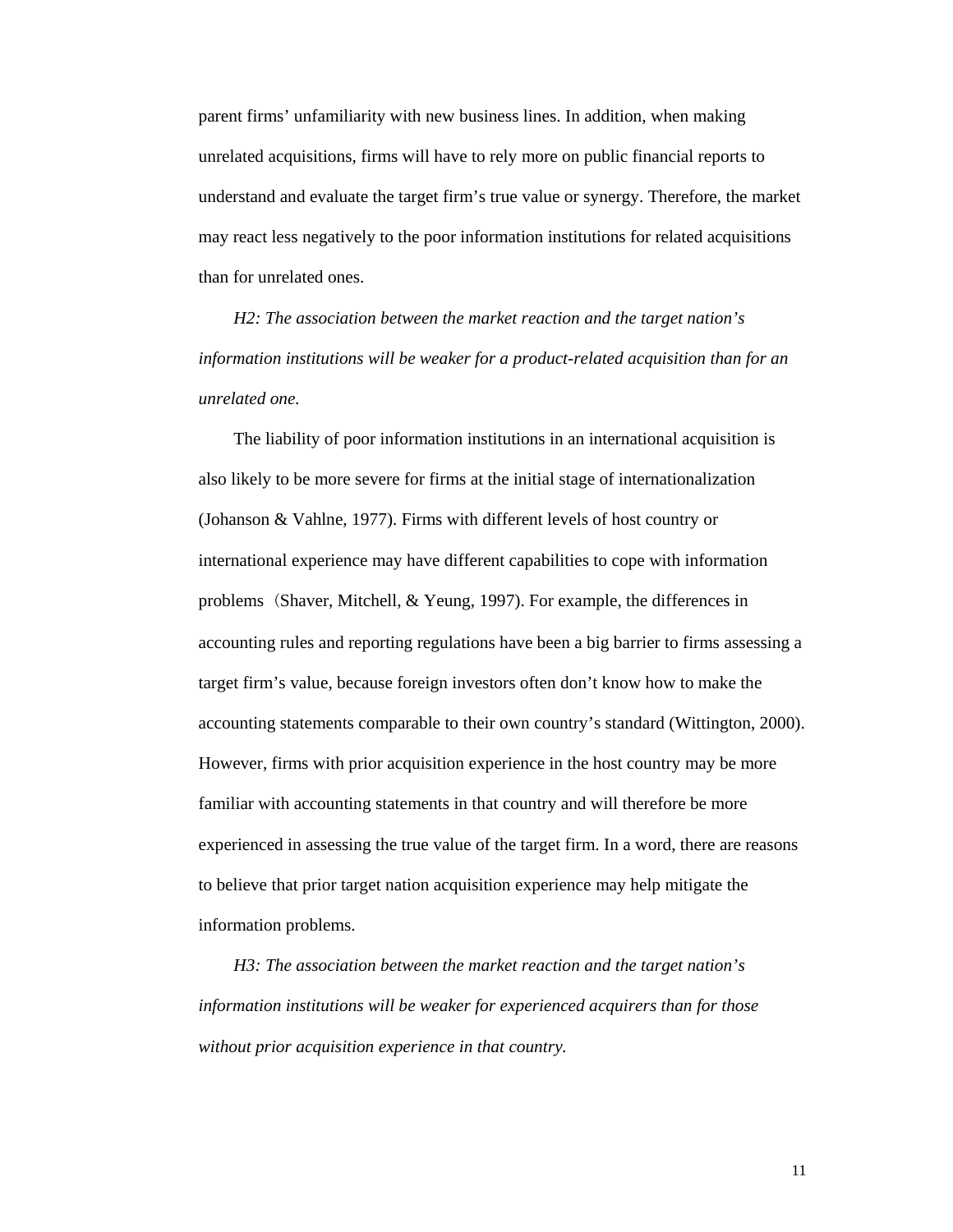The literature has suggested that under high information asymmetry, as in the cases of unrelated acquisitions or inexperienced acquirers, MNEs would choose international joint ventures, rather than outright acquisitions (Balakrishnan & Koza, 1993), to mitigate the risks of overpaying the target and incurring a high transaction cost (Hennart & Reddy, 1997, 2000). For the logic, when acquiring targets in countries with poor information institutions and the information asymmetry is high, choosing a partial acquisition may be more appropriate than choosing a full acquisition, since a partial acquisition commits less investment and reduces the downside loss. According to Chen and Hennart (2004), the ownership stake of partial acquisitions gives the targets the incentives to refrain from information misrepresentation or cheating, therefore enhancing the performance of partial acquisitions. Consistent with this logic, Balakrishnan and Koza (1993) found that under high information asymmetry, joint ventures perform better than full acquisitions. However, this result was obtained without controlling for the endogeneity of the choice. In our study, if firms endogenously choose partial acquisitions over full acquisitions based on the quality of the host country's information institutions, those firms may be more effective in mitigating information problems, and perform better than those choosing full acquisitions. In sum,

*H4: The acquirer' propensity to choose a partial acquisition over a full acquisition will be negatively associated with the quality of the target nation's information institutions.* 

*H5: The stock market reacts more favorably to a partial acquisition than to a full acquisition after controlling for the endogeneity of ownership choice based on the quality of the target nation's information institutions.*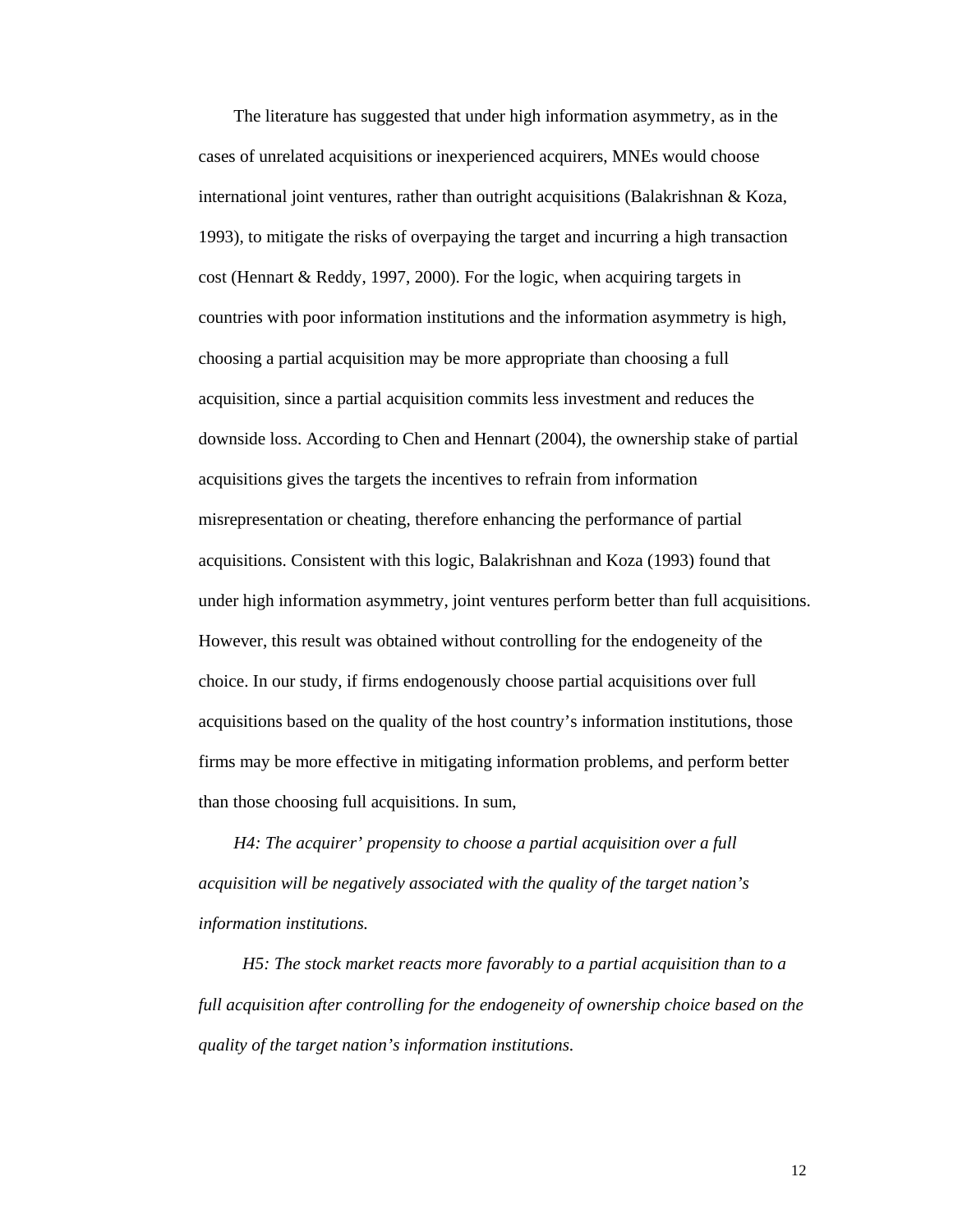### **METHODS**

## **Sample**

The original sample was composed of 4,170 international acquisitions by United States firms (parent) during 1995-1997, drawn from the Security Data Corporation (SDC) database. Stock returns data were pulled from CRSP data and other firm-level control variables were matched from CompuStat data. The data on country information institutions were drawn from the Center for Financial Analysis and Research (CIFAR). After merging these data sources, the final sample for hypothesis testing were composed of 1,575 international acquisitions with 1,309 full acquisitions (above 95% ownership) and 266 partial acquisitions (below 95% ownership) in 33 target nations (See Table 1 for target country distribution in the sample).

## [Insert Table 1 about here]

#### **Measurement**

*Dependent Variable:* We measured market reaction to an acquisition announcement using event study methodology. We first calculated the firm-specific forecast return by estimating a market model:  $R_{it} = \alpha_i + \beta_i R_{mt} + \varepsilon_i$ , t  $\in$  [-250, -50], where  $R_{it}$  is firm i's stock return on day t,  $R_{mt}$  is the rate of return on a market portfolio of stocks on day t, and  $\varepsilon$ <sub>*ii*</sub> is the error term assumed to be normally distributed. The estimated forecast returns above were then used to calculate the risk-adjusted abnormal returns (i.e.,  $AR_{it} = R_{it} - (\hat{\alpha}_i + \hat{\beta}_i R_{mt})$ ) for trading days surrounding the announcement, as well as cumulative abnormal returns (CARs) over the (-1, 1) event window (i.e.,  $CAR_i = \sum_{t=1}^{1}$  $CAR_i = \sum_{t=1}^t AR_{it}$ ). The three day window has been widely used in the literature to avoid the potential confounding factors associated with using a longer event window (Anand & Singh, 1997; Marsh, 1998; Reuer & Koza, 2000).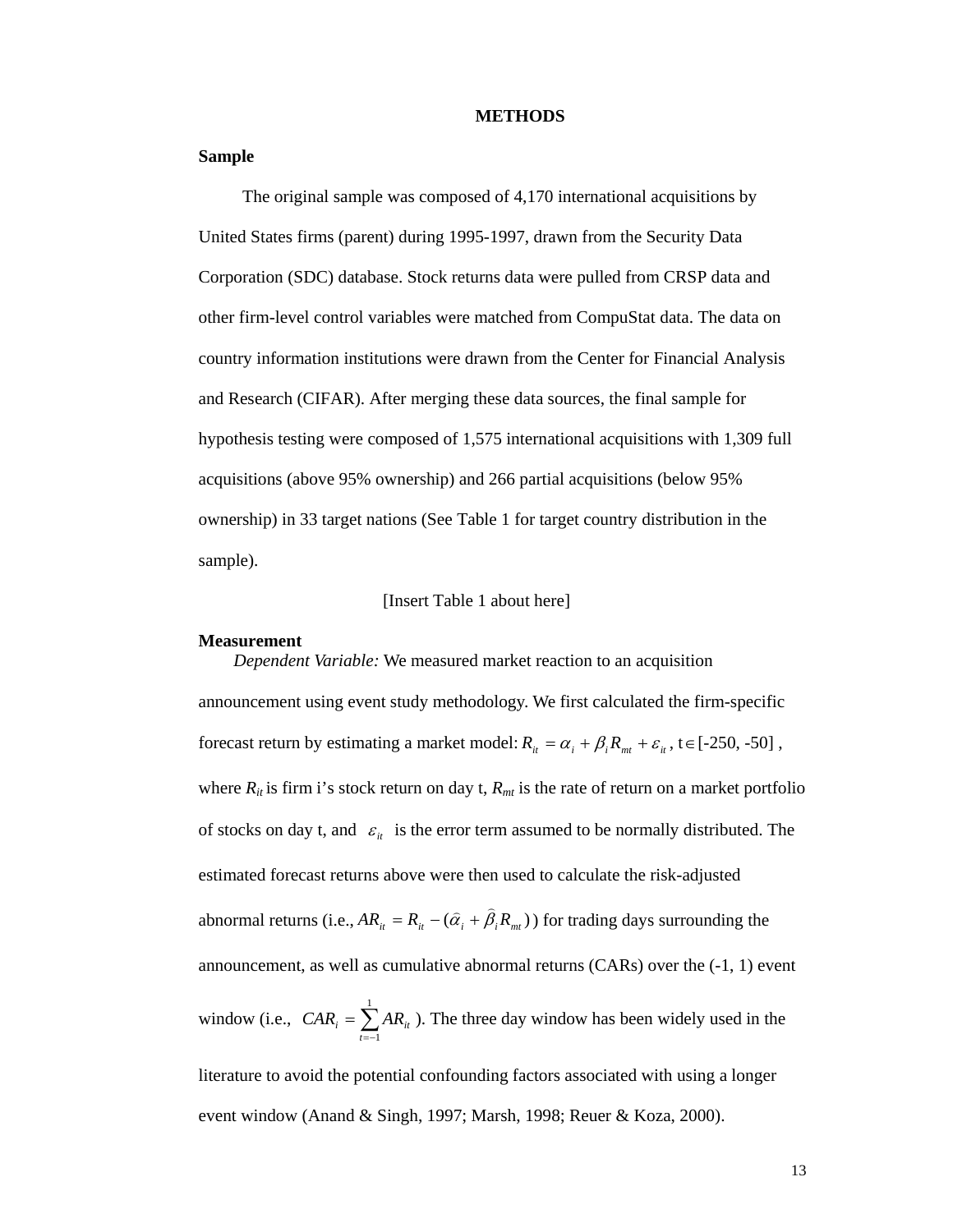*Theoretical variables:* The measures of information institutions were adopted from Bushman et al. (2004) study, where they reported the cross-country variations in corporate transparency in the year of 1995. The country scores were internally constructed from "International Accounting and Auditing Trends in 1995", compiled by the Center for Financial Analysis and Research (CIFAR). CIFAR examined the annual reports of about 1,000 industrial companies across various industries in 45 countries. To ensure the objectiveness of the comparison, CIFAR coded the inclusion or omission of over 90 items in these firms' annual reports on information disclosure regarding general information, income statements, balance sheets, funds flow statements, accounting standards, stock data, and special items. These firm-level codes were then aggregated to the country level, representing the quality of each country's information institutions that support corporate transparency.

 Those reported information items in Bushman et al. (2004), however, are not equally important to outside investors (Hope, 2005). For the purpose of this study, we only selected those that are most relevant to acquisition valuation. Theoretically speaking, the valuation of companies in any market is the sum of the current assets and the value of future prospects. Bruner et al. (2002) suggested that financial reporting and disclosure communicate the current value of a firm, and financial analysts provide information about their assessment of a firm's future prospects. Therefore, we measure information institutions by the level of financial reporting and disclosure (labeled as *Information* hereafter) and the level of financial analyst activity (labeled as *Analyst* hereafter) in a country. Specifically, *Information* was a composite measure of the frequency of financial reporting, the count of disclosed items, and the consolidation of interim reports, while *Analyst* was measured by the number of analysts following the largest 30 companies in each country in 1996 (Chang, Khanna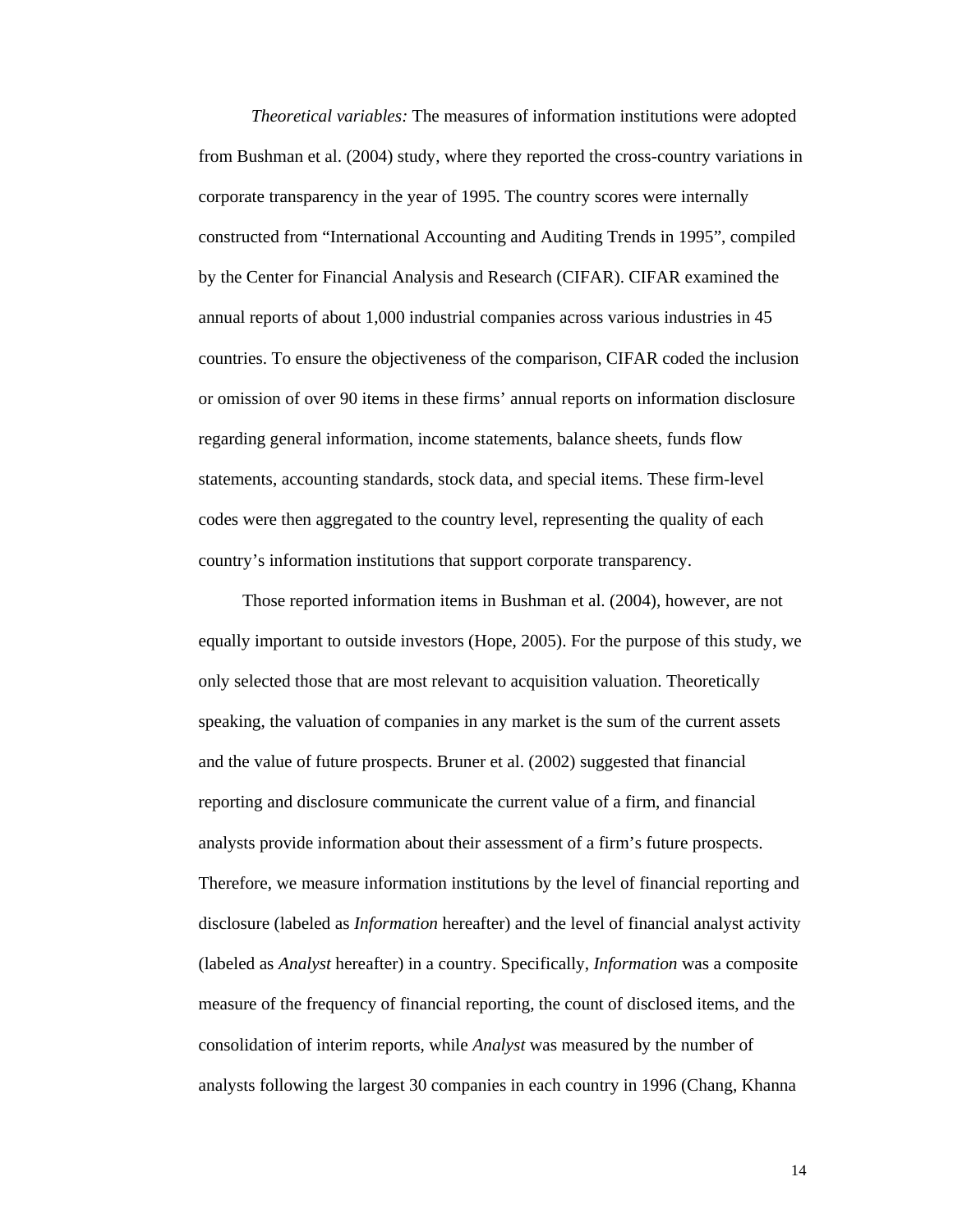& Palepu, 2000). The level of financial reporting/disclosure and the level of financial analyst activity complement each other, and collectively provide information on the current value and future prospects of the firm.

*Control variables*: We controlled for several firm characteristics that may affect the market reaction to the acquisition announcements and, those characteristics that may be related to the explanatory variables (Lee & Caves, 1998; Markides & Ittner, 1994). Acquirers' *international acquisition experience* may generate the knowledge and skills for international acquisitions and directly affect the market reaction to a new acquisition announcement (Haleblian & Finkelstein, 1999). We measure international acquisition experience by the acquirer's number of prior international acquisitions 10 years before the focal acquisitions, based on SDC data. The experience variable was transformed by the log of 1 plus the number of experience to correct the skewness of the experience variable. In addition to the international acquisition experience, other international experience may also help focal firms to get familiar with foreign countries' institutional environment and overcome the liability of foreignness. To account for other types of international exposure a firm might have, we controlled for the level of the *internationalization,* measured by the ratio of foreign sales to total sales (Sullivan, 1994; Lu & Beamish, 2004). Beyond the general level of internationalization and international acquisition experience, we also constructed a more specific measure for the host country's acquisition experience. Prior target nation acquisition experience may help tremendously in interpreting the local financial and accounting reporting, as well as legal and cultural issues related to acquisitions in that particular country. *Host country acquisition experience* was coded as a dummy variable with one indicating that the acquirer has prior acquisition experience in the target nation.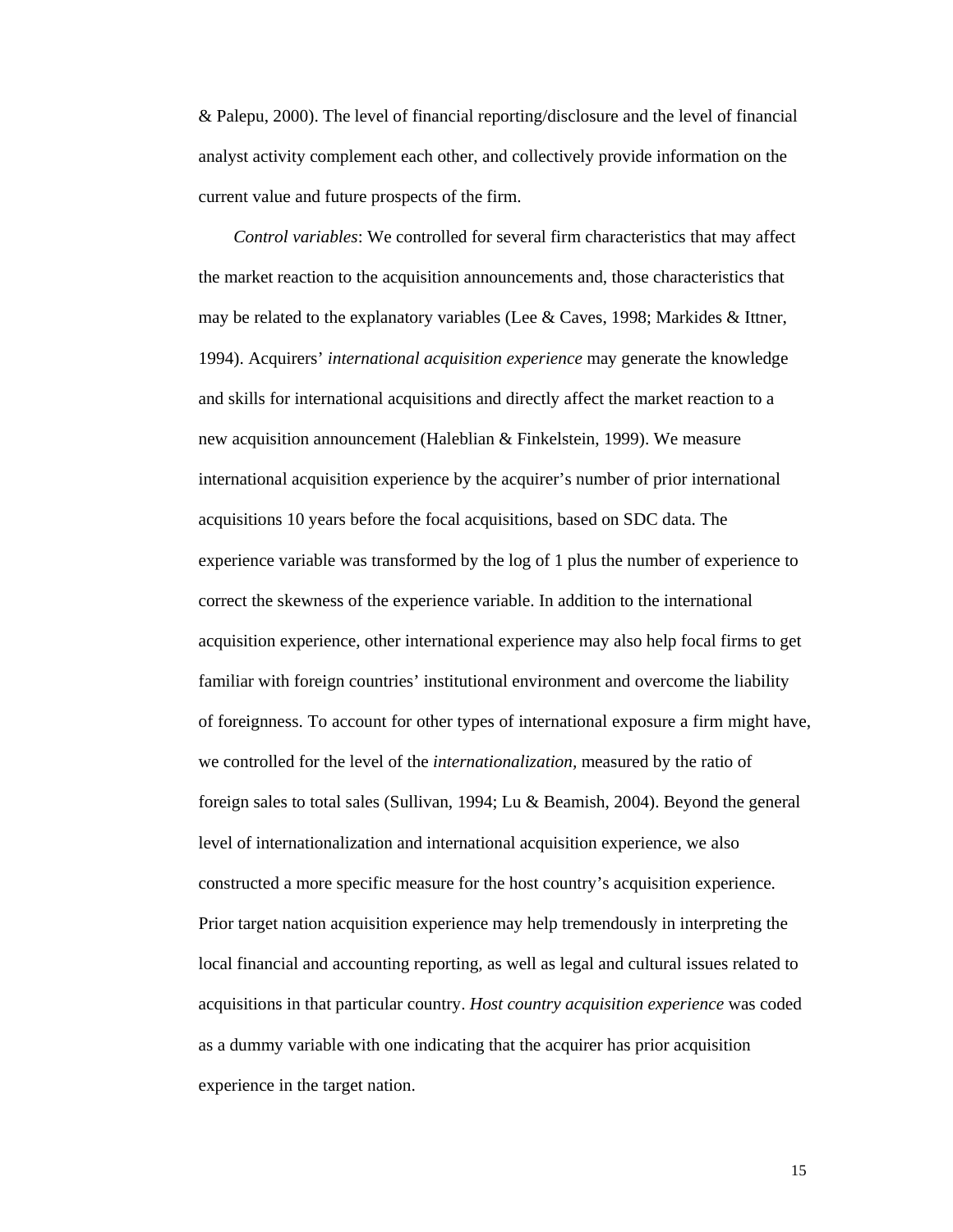*Acquirer firm size* may affect firms' international experience and performance and was measured by the logarithm of the acquirer's total assets at the end of the year prior to focal acquisition (Vermeulen & Barkema, 2001). *Prior performance*, measured by the acquirer' return on assets (ROA) at the end of the year before the focal acquisition, was also controlled, since past profitability may influence future performance (Lee & Caves; 1998; Markids & Ittner, 1994). *Acquisition relatedness*  was found to be highly correlated with acquisition performance; the market reacts more positively for related acquisitions (Singh & Montgomery, 1987). We measured relatedness according to the similarity of SIC code of the acquirer and the target (Haleblian & Finkelstain, 1999). Specifically, if the acquirer and the target share the same 4-digit SIC code, then relatedness is coded as 1 and 0 otherwise. Finally, to control for potential heterogeneity of information sensitivity across different industries, we generated an industry dummy variable, with service industry as 1 and any other industry as 0 (Reuer, et al. 2004).

To better test the effects of information institutions, we also controlled for other potentially confounding institutional factors in a host country. These institutional factors are *host country growth*, measured by the host country's GDP growth in the past 5 years, the level of *political stability* and the quality of the *rule of law* published in the World Bank Report 1996. Finally, *culture distance* has been widely used to control for the cultural liability in international expansion, often measured by Kogut and Singh's (1988) index for weighting and summing:  $CD_{(i,k)}=sum{(I_{ii}-I_{ik})^2/V_i}}/4$ , where CD  $_{(i,k)}$  is the cultural distance between country j (in this case the US) and k (target nation), and  $V_i$  is the variance of the index of the *i*th dimension of culture distance.

## **Method**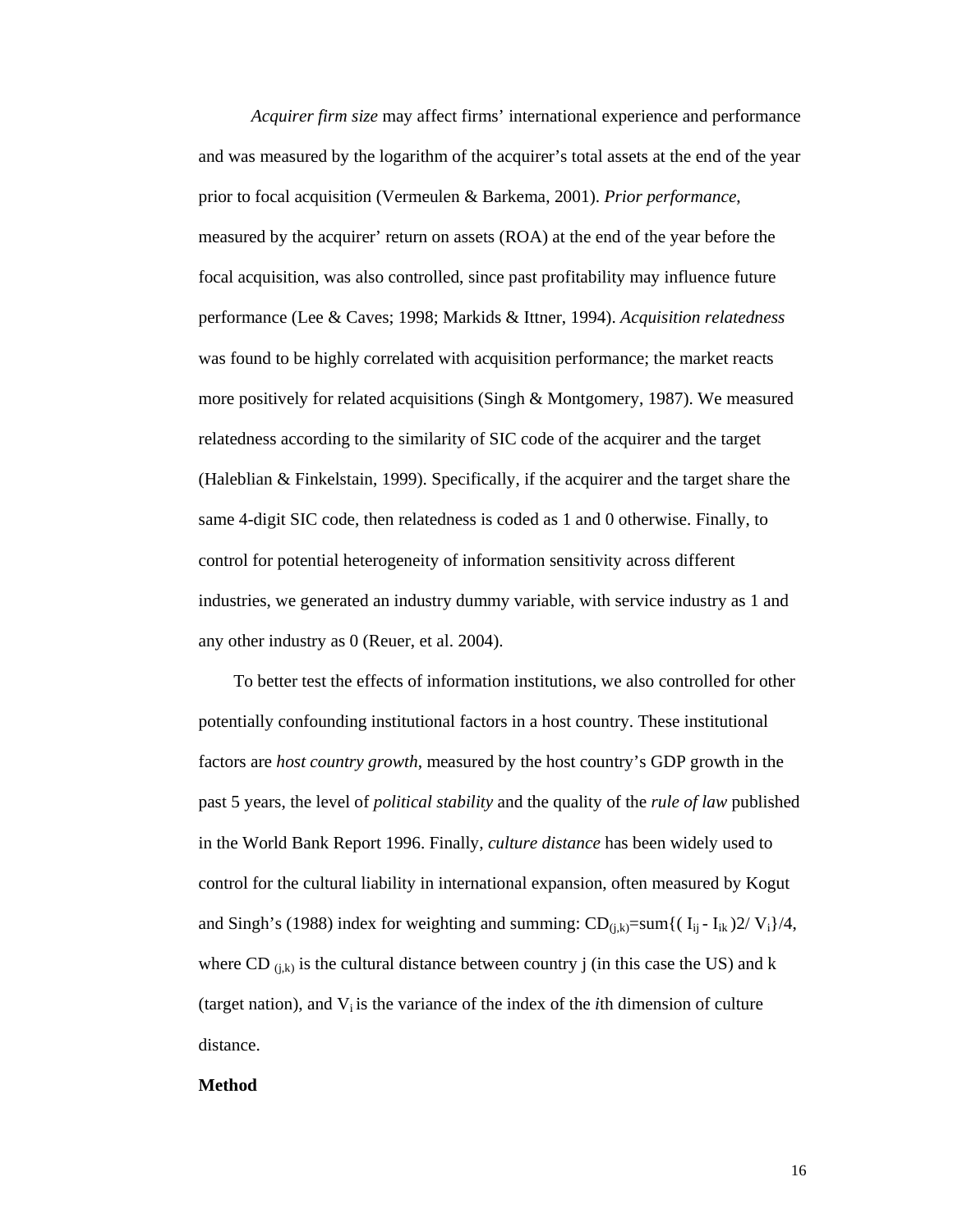Our estimation methods were chosen based on the following econometric issues. First, the data analysis based on the full acquisition sample may encounter sample selection bias because it precludes those partial acquisitions without controlling for the choice effect (Shaver, 1998; Heckman, 1979). If there are some latent variables that correlate to both the choice and the performance of full acquisitions, then the estimation will be biased. We therefore controlled for the sample selection bias using Heckman's (1979) two-stage model and obtained similar results as are presented in GLS random effect model in Table 3. Second, when testing the performance difference between partial and full acquisitions, there is the endogenous variable problem of ownership choice. We therefore controlled for the endogeneity of the choice between partial and full acquisitions using a treatment effect model (Greene, 2003:787-789), a model similar to Heckman's two-stage model that controls for selection bias.

Third, firms within the same countries are embedded in the same institutional environment. This makes the assumption of independence across observations questionable. Either the country fixed effects or random effects model may be appropriate to deal with this type of error structure. However, the country fixed effects model simply absorbs the effects of all time-invariant country variables into the country dummy variable and wipes out the effect of other country-level variables (Kennedy, 2003). The country random effects model, on the other hand, does allow the model to contain other country-level variables. Therefore, given our main theoretical interest in country-level institutional variables, the GLS country random effect model is more appropriate for this study.

The drawback of using random effects model is that the estimation may not be consistent, since it depends on the critical assumption that the random country effects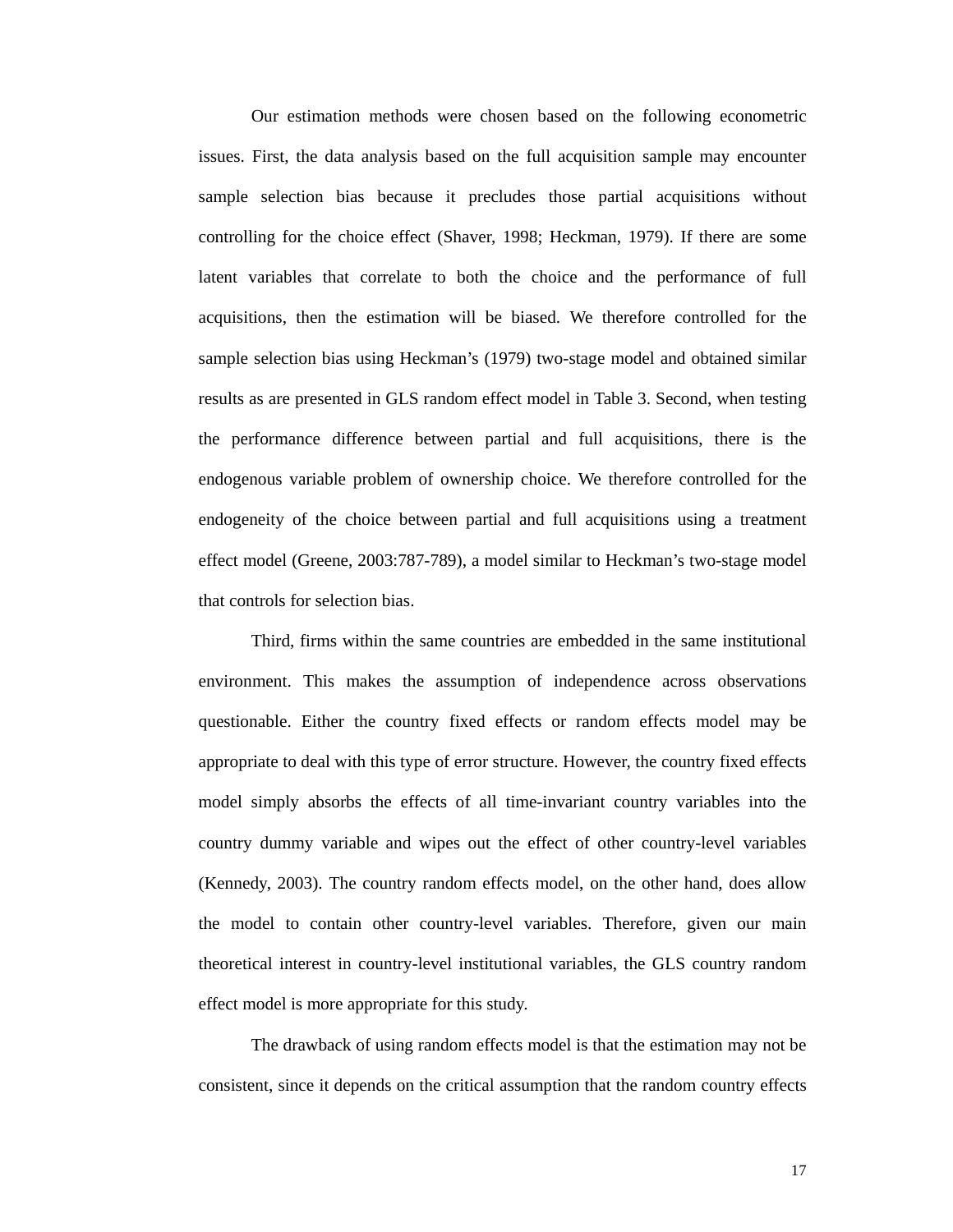(as part of the residual) are uncorrelated with the independent variables (Greene, 2003). To solve this issue, we controlled for as many institutional variables as possible, such as economic growth, political stability, rule of law, and culture distance. To further ensure the robustness of our analysis, we also analyzed the data with Hierarchical Linear Modeling (HLM) for nested hierarchical structure data, and found similar results.

## **FINDINGS**

Table 2 presents the descriptive statistics and the correlation table, from which we can see that the average market reaction to an international acquisition deal is modestly positive (mean=0.56%), but there is a large variance among different deals (std =0.06). The acquirer's size and international acquisition experience are significantly associated with the market reactions to acquisition announcements  $(p<0.05)$ . The level of internationalization is positively correlated with international acquisition experience and host country acquisition experience. And at the country-level, country economic growth, political stability, rule of law and information institutions are all significantly correlated  $(p<0.05)$ .

## [Insert Table 2 about here]

Table 3 reports the empirical results testing hypotheses 1-3. Model I is the benchmark model, from which we could see that acquirers' prior performance and the level of internationalization have a marginally positive effect on the market reaction to international acquisitions. Related acquisitions, on average, receive positive market reactions, although the coefficient is not statistically significant.

Model II tests Hypothesis 1a and 1b, which predicts the opposite association between market reactions and the quality of host country information institutions in an international acquisition. Model II shows that information institutions measured by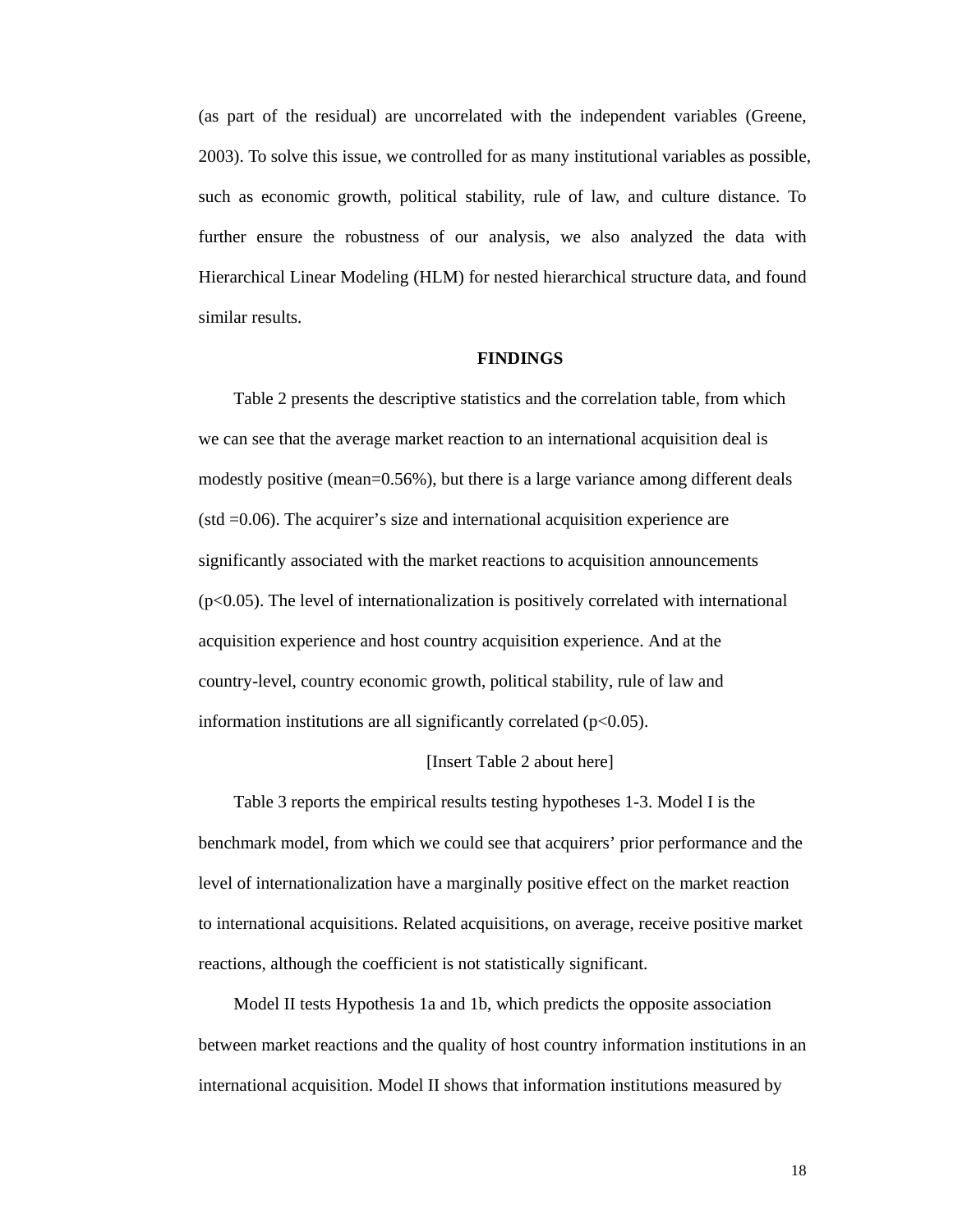both information intermediaries (*Analyst*, p<0.10) and financial reporting and disclosure (*Information*, p<0.05) have a positive effect on acquirers' cumulative abnormal returns (CARs). Therefore, Hypothesis 1a is supported by the data.

Our empirical results clearly found evidence for H1a, but not H1b. We speculate the following reasons: Although theoretically speaking, the acquirers anticipating potential adverse selection could discount the value of the target at the vary beginning, in reality the targets are unlikely to accept the deals with the price below its true value unless there are liquidation constraints. Therefore, the left side of the distribution of valuation is truncated and acquisition deals with upward estimation bias are more likely to go through. This upward estimation bias may also be complicated by the agency problems (Berkovitch & Narayanan, 1993) and managerial hubris (Roll, 1986), which are not uncommon in acquisition market and are likely to be intensified by the high information asymmetry due to the poor information institutions in the country.

Hypothesis 2 states that the association between market reaction and host country's information institutions will be weaker for related international acquisitions than for unrelated ones. Model III demonstrates the significantly negative interaction between financial information and acquisition relatedness  $(p<0.01)$  and therefore supports Hypothesis 2. Finally, Hypothesis 3 suggests that the association between market reaction and host country' information institution will be weaker for acquirers with prior host country experience than for inexperienced acquirers. Model IV specifically tests the interaction between these factors, and finds that the interaction between host country acquisition experience and financial information is significantly negative  $(p<0.01)$ . It indicates that the quality of information institutions matters less for experienced acquirers than for inexperienced ones; therefore Hypotheses 3 is also supported.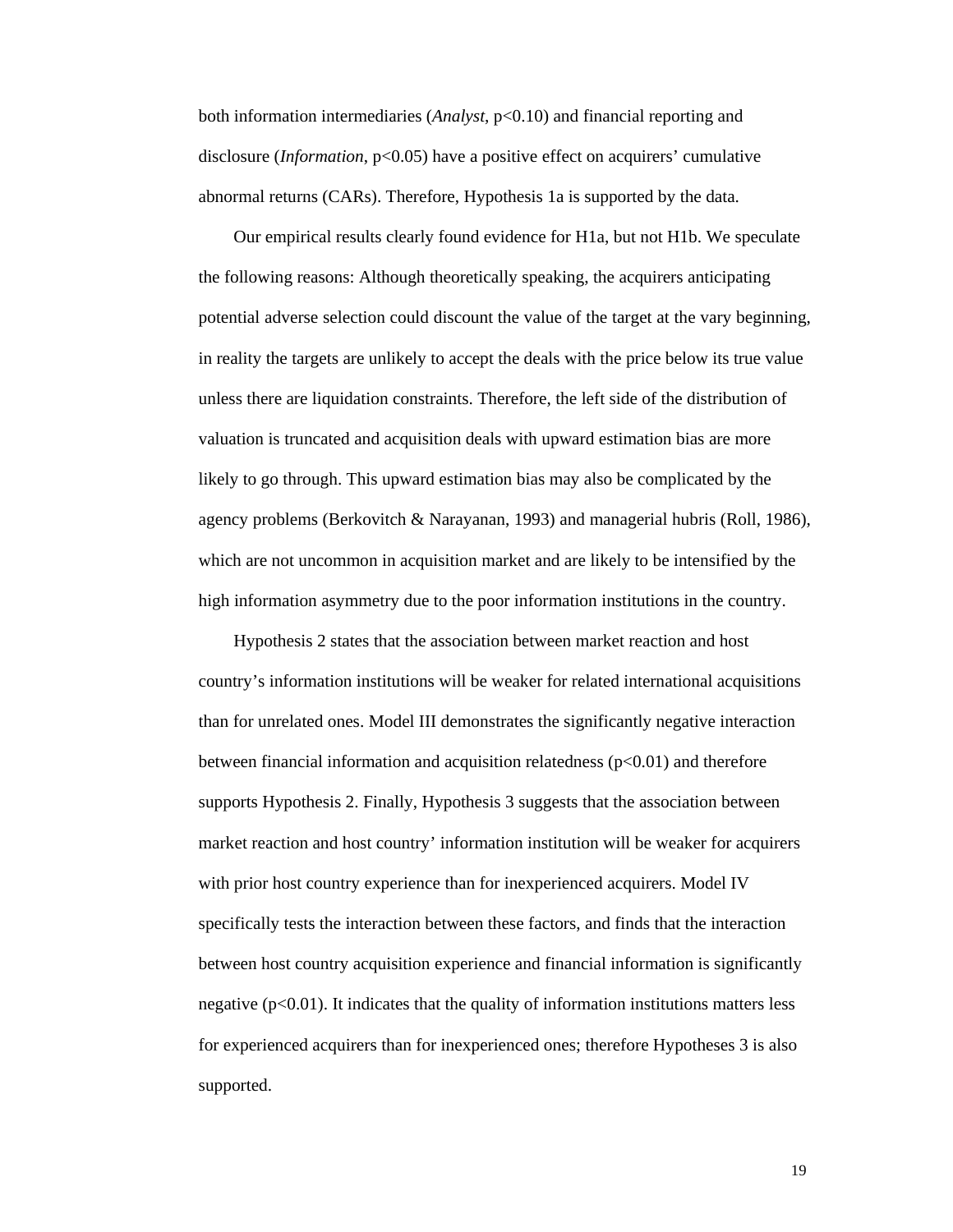## [Insert Table 3 about here]

Table 4 tests Hypothesis 4, which relates to the choice between partial versus full acquisitions, contingent upon firm-level and host country-level factors. Model I is the control model from which we could see that firms undertaking related acquisitions and firms with good prior performance are less likely to choose partial acquisitions  $(p<0.05)$ . The higher the culture distance, the higher is the acquirers' propensity to choose a partial acquisition ( $p<0.01$ ). Model II tests the effect of information institutions on this choice, and the results show that the quality of financial information is negatively associated with choosing partial acquisitions  $(p<0.01)$ , while the effects of analysts' following is not significant. In addition, the model shows that a high quality of rule of law also significantly decreases the chance of choosing partial ownerships.

## [Insert Table 4 about here]

Table 5 tests Hypothesis 5, which states that partial acquisitions chosen to overcome the information problems under poor information institutions outperform full acquisitions. Model I is the control model without controlling for the endogeneity of the choice between partial and full acquisitions, where we found only marginally positive market reactions to partial acquisitions. After controlling for the endogenous choice of partial acquisitions, Model II clearly shows that partial acquisitions receive more favorable market reactions over full acquisitions  $(p<0.01)$ . The inverse Mills ratio ( $p<0.01$ ) indicates that a selectivity bias exists for partial acquisitions. Taken together, all of this information supports Hypothesis 5.

## [Insert Table 5 about here]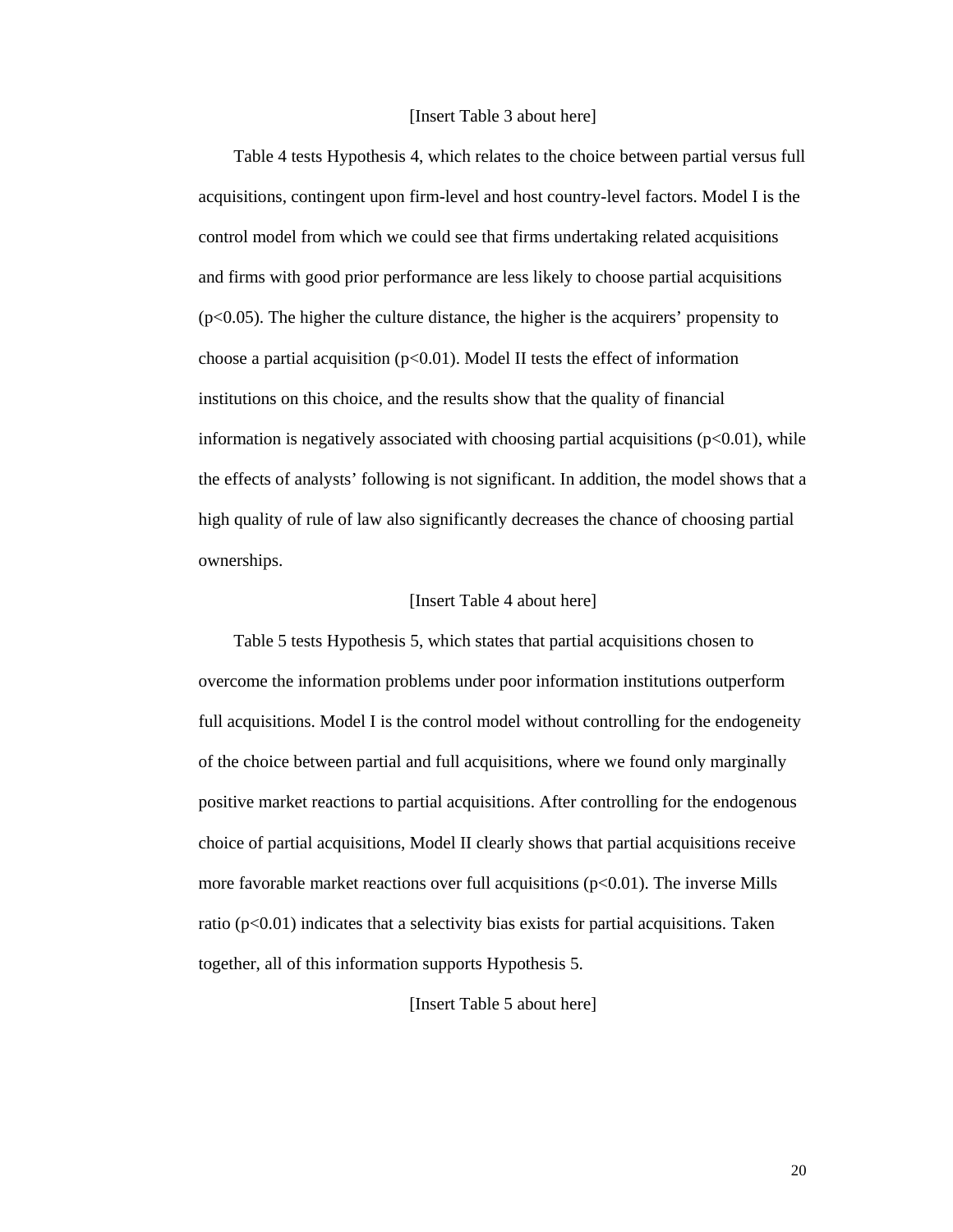#### **DISCUSSION**

## **Contribution and Implications**

Three contributions emerge from this study. First, it provides an empirical test against two competing theoretical perspectives in predicting buyers' gains when facing high information asymmetry in transactions, depending on the buyers' probability of buying a "lemon" due to adverse selection or getting a "bargain" by imposing a price discount. By exploring bidders' gain in international acquisitions with different levels of information asymmetry, our study provides clear empirical evidence that in a takeover market, high information asymmetry hurt bidders' performance.

Second, it extends the information asymmetry theory (Akerlof, 1970) from the micro firm-level and transaction-level attributes to the macro institutional contexts across countries. By integrating the new institutional economics (North, 1900), we argue that host country's information institutions governing financial reporting and disclosure affect the information cost in the global takeover market. Prior studies have mostly focused on informal institutions in international acquisitions, such as national culture, and little is know about the role of formal institutions. This study provides empirical evidence that information institutions do matter significantly and the effect differs for different types of acquisitions. It therefore highlights the institutional contingencies of business strategies in different countries.

Finally, it provides another perspective in the understanding of the performance of international acquisition across countries, where mixed empirical results were found in the literature. Some find significantly positive or non-negative effects on shareholders' wealth (Markides & Ittner, 1994; Morck & Yeung, 1992), while others document significantly negative stock market reactions (Datta & Puia, 1995; Lee & Caves, 1998). Our fine-grained analysis of the host country's institutions (Peng  $\&$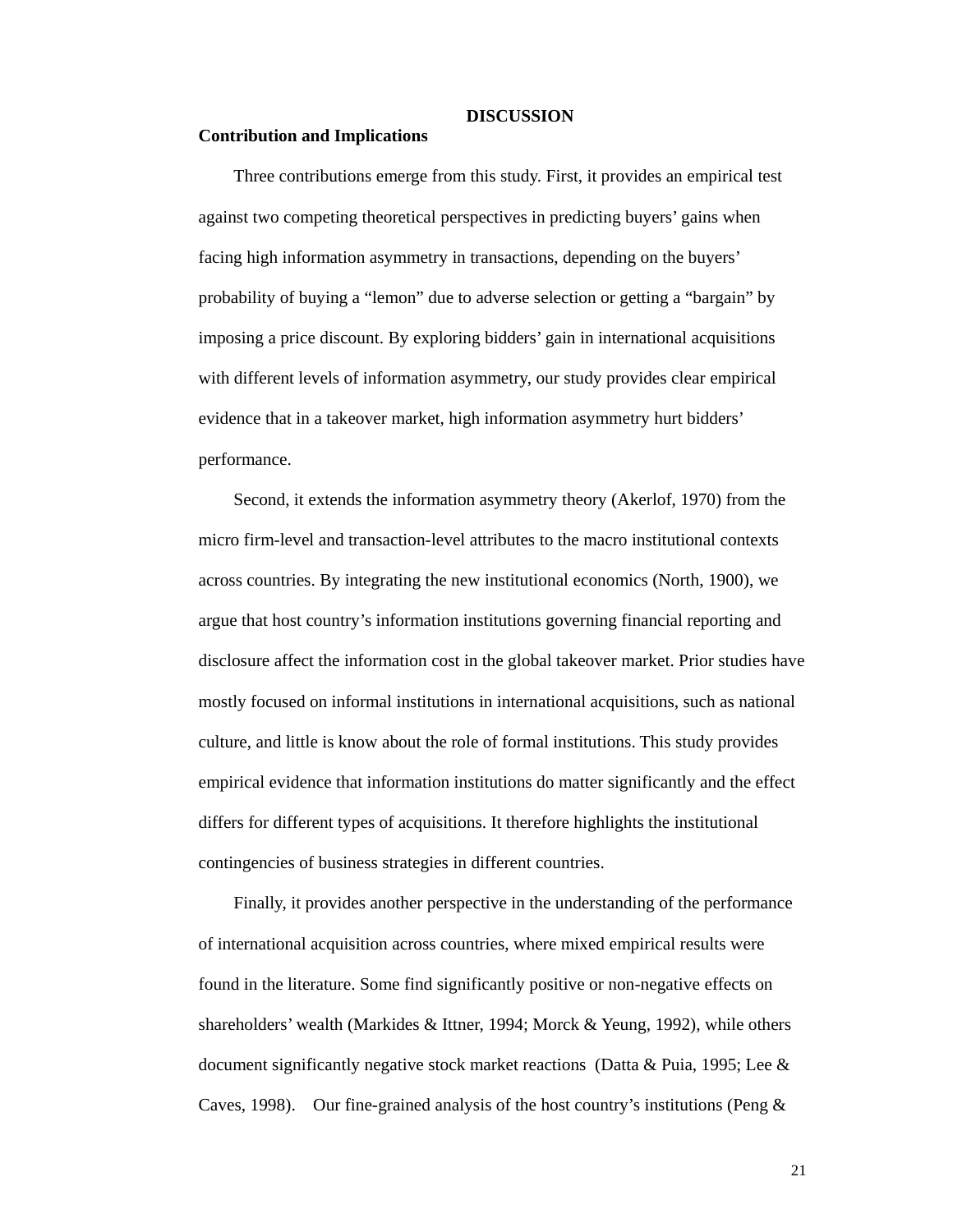Zhou, 2005), such as information institutions, may help to further tackle the performance heterogeneity of international acquisitions.

Given the significant growth of international acquisitions in both developed and emerging economies in the past decade, the empirical implications for this study could be multi-faceted: first, it cautions managers as to the risks of dealing with information problems in acquiring targets in low-quality information environments, the difficulties of evaluating the true potential of the target firm and acquisition synergy, and the potential negative reactions from the market. Second, when the information asymmetry is quite high due to the poor information institutions in the host country, choosing a related acquisition instead of an unrelated acquisition, or choosing partial acquisitions instead of full acquisitions, may mitigate the adverse effect of information asymmetry. In addition, prior host country acquisition experience may also help mitigate the information problem rooted in poor information institutions. Finally, for policy makers, our results do suggest that investors significantly discount acquisitions that take place in a low-quality information environment. Therefore, to enhance the valuation of the firms in the global capital market, countries should strive for a more transparent information environment with market-supporting information institutions.

## **Limitations and Future Directions**

Along with the merits described above, this study also has several limitations: First, the measurement of information institutions may not be the most comprehensive one due to data limitations. Information institutions may include aspects such as the credibility of financial reporting and the enforcement of accounting rules, and the level of information dissemination. Future studies may construct a better measure of information institutions. Second, due to the large amount of missing values regarding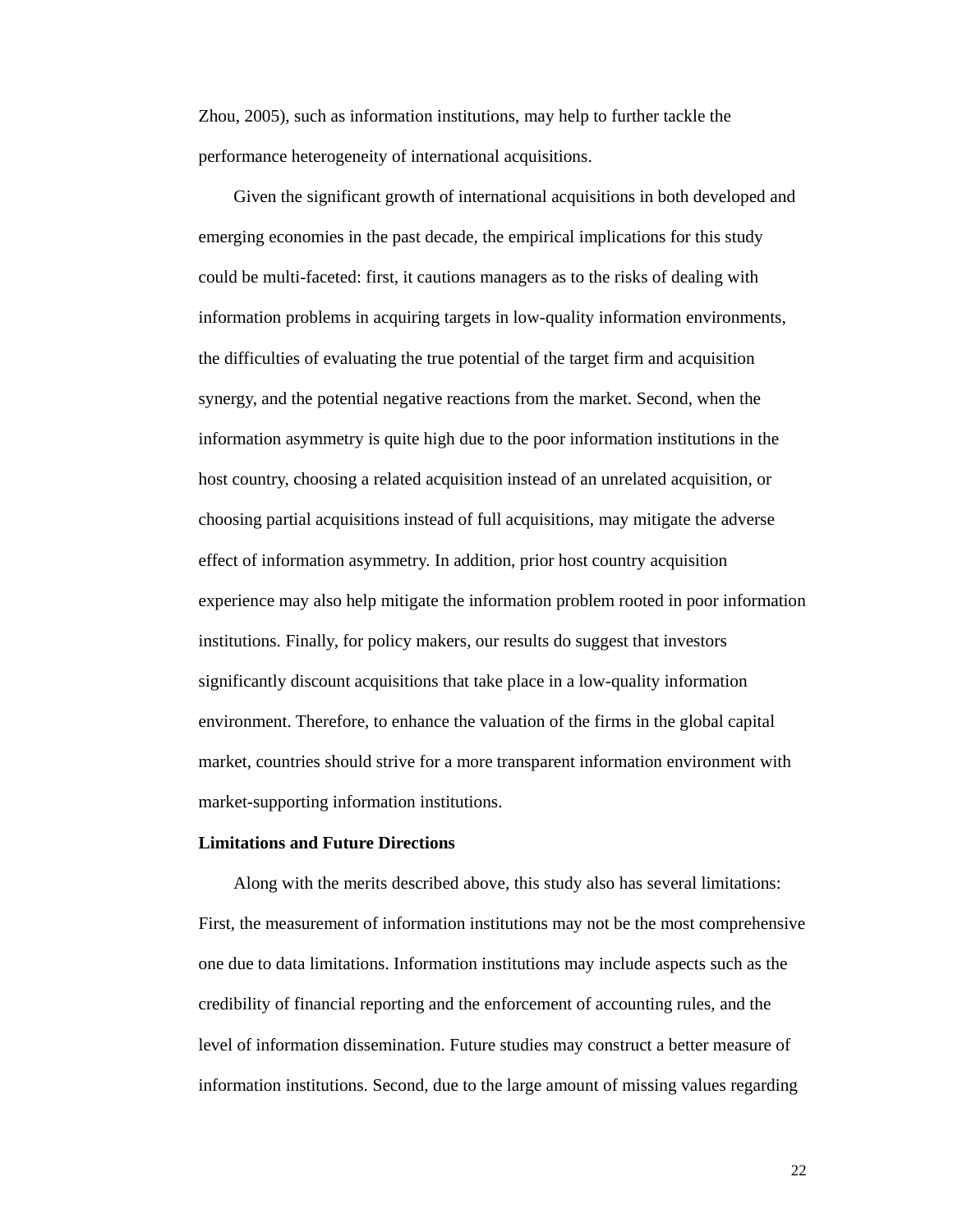the market reaction to the target firm, we were unable to assess the information asymmetry effect on the pricing of the target firms located in low-quality information environments. It would be of interest to investigate how low information institutions affect the combined value creation of international acquisitions as well as the partitioning of synergy values between the acquirer and the target. Future studies may look into these interesting questions if more data is available on the target side. Finally, given that public information institutions change very slowly despite the large demand of the global capital market, more work is needed to further explore whether other information mechanisms exist to deal with information asymmetry resulting from poor information institutions. Such mechanisms may include cross-listing, sequential entry mode choices, and contingency payout etc.

## **CONCLUSION**

This study investigates the information asymmetry problem in international acquisitions resulting from poor information institutions in the host country. In testing two competing hypotheses predicting buying a "lemon" or making a "bargain", we found that the market discounts the value of the acquiring firm when the host country's information institutions are weak and the information asymmetry is high. In addition, the adverse effect of poor information hurts unrelated acquisitions more than related ones and hurts inexperienced acquirers more than those with prior host country experience. To reduce the information asymmetry, choosing a partial acquisition instead of a full acquisition may help mitigate the information asymmetry problem and generate more positive returns. Overall, this study contributes to the literature by shedding light on how information institutions affect the level of information asymmetry in the international takeover market, and what mechanisms may exist to remedy the problem.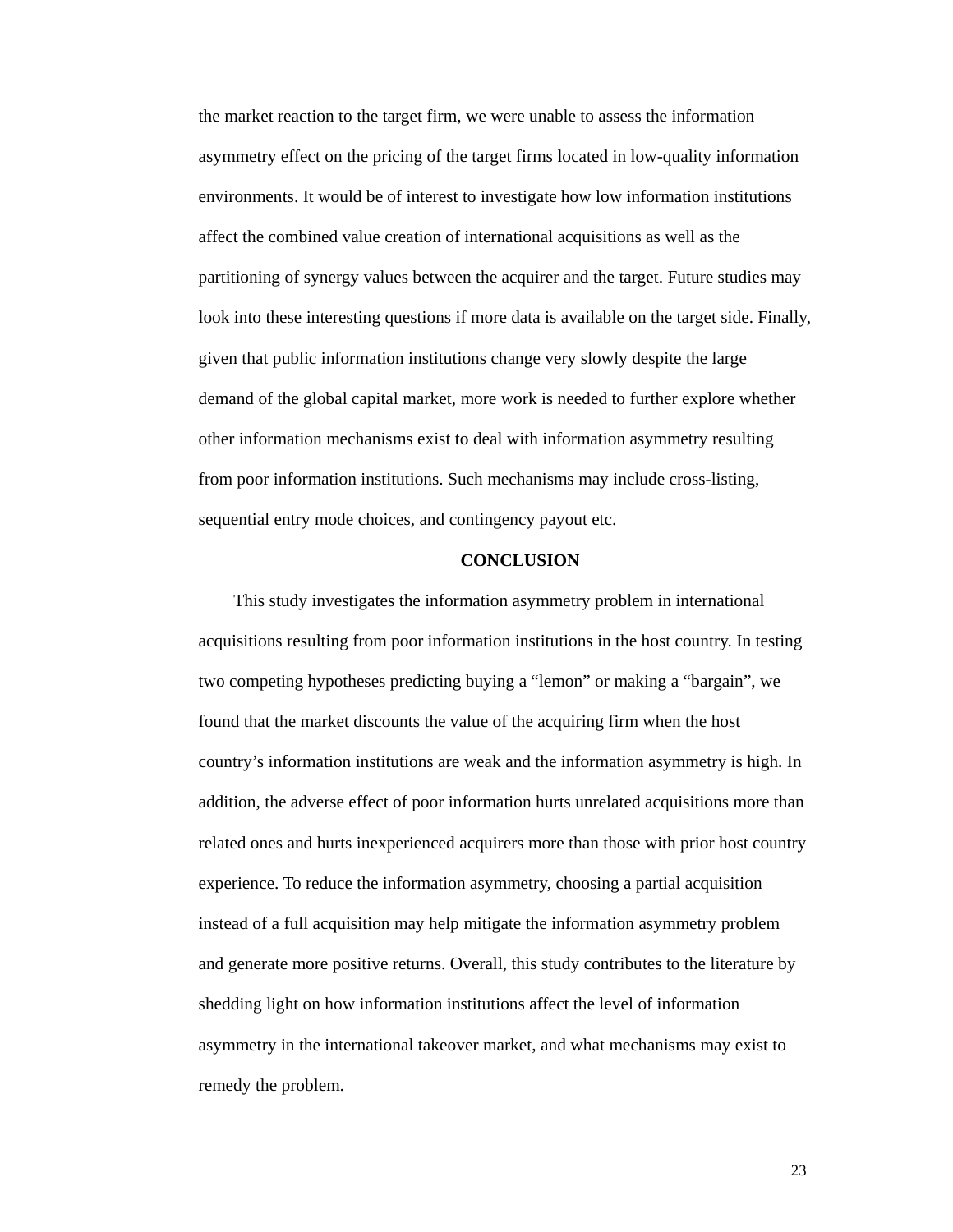# **Table 1 Country distribution in the sample**

| Country          | N   | Country               | N              |
|------------------|-----|-----------------------|----------------|
| ARGENTINA        | 40  | <b>JAPAN</b>          | 17             |
| AUSTRALIA        | 68  | <b>MEXICO</b>         | 40             |
| <b>AUSTRIA</b>   | 7   | <b>NETHERLANDS</b>    | 39             |
| <b>BELGIUM</b>   | 20  | <b>NEW ZEALAND</b>    | 15             |
| BRAZIL           | 46  | <b>NORWAY</b>         | 14             |
| <b>CANADA</b>    | 264 | <b>PAKISTAN</b>       | $\overline{c}$ |
| <b>CHILE</b>     | 7   | <b>PERU</b>           | 6              |
| <b>COLOMBIA</b>  | 6   | <b>PORTUGAL</b>       | 8              |
| <b>DENMARK</b>   | 22  | <b>SINGAPORE</b>      | 11             |
| <b>FINLAND</b>   | 13  | <b>SOUTH AFRICA</b>   | 31             |
| <b>FRANCE</b>    | 119 | <b>SPAIN</b>          | 26             |
| <b>GERMANY</b>   | 192 | <b>SWEDEN</b>         | 27             |
| <b>HONG KONG</b> | 14  | <b>SWITZERLAND</b>    | 33             |
| <b>INDIA</b>     | 13  | <b>THAILAND</b>       | 3              |
| <b>IRELAND</b>   | 16  | <b>UNITED KINGDOM</b> | 380            |
| <b>ISRAEL</b>    | 19  | <b>VENEZUELA</b>      | 9              |
| <b>ITALY</b>     | 48  | Total                 | 1575           |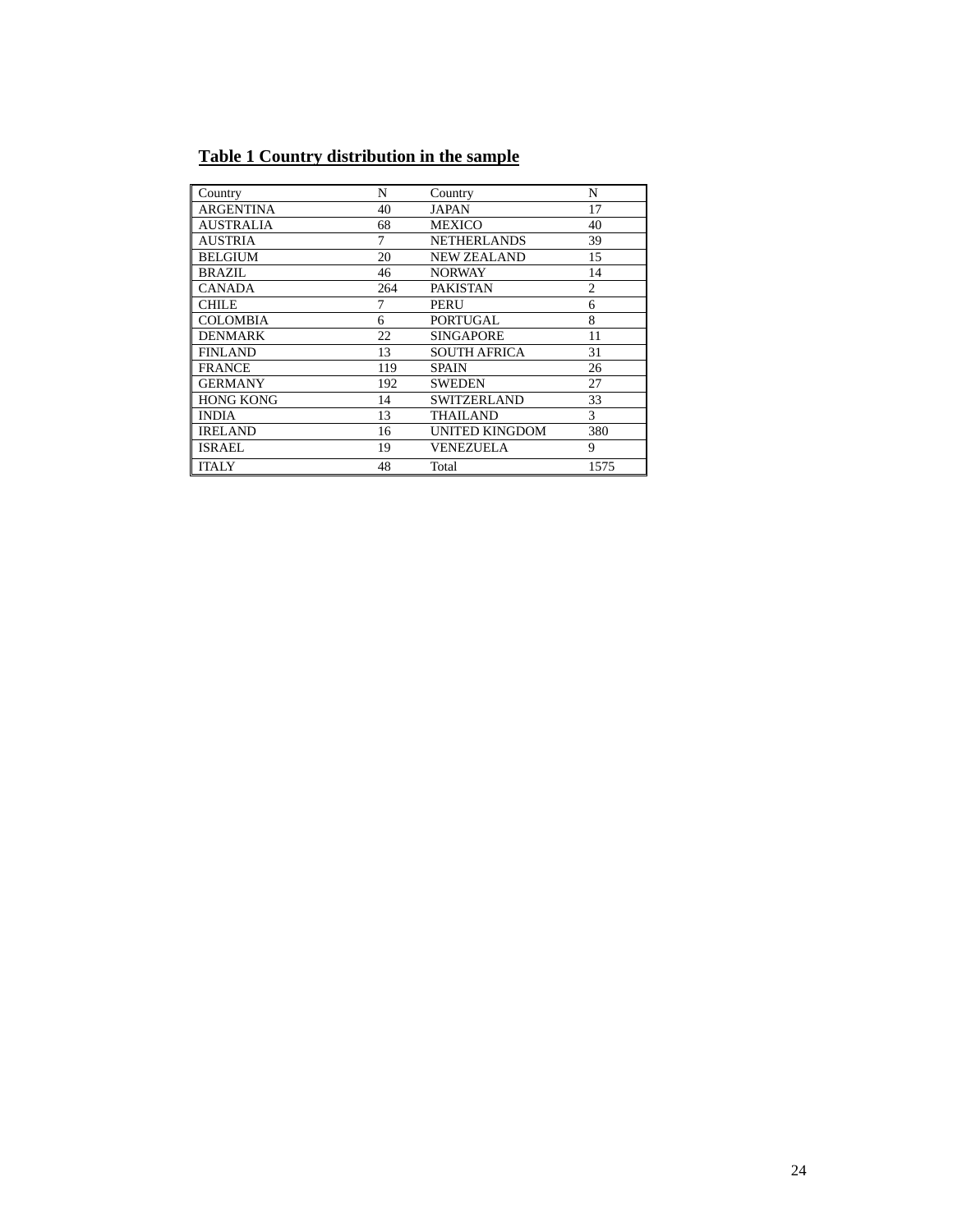| <b>Table 2 Descriptive Statistics and Correlation Matrix</b> |  |  |
|--------------------------------------------------------------|--|--|
|--------------------------------------------------------------|--|--|

|                               | Mean  | Std.  |          | 2        | 3        | 4        | 5        | 6        | 7        | 8        | 9        | 10       | 11       | 12       | 13      |
|-------------------------------|-------|-------|----------|----------|----------|----------|----------|----------|----------|----------|----------|----------|----------|----------|---------|
| $1.CAR(3-day)$                | 0.05  | 0.06  | 1.00     |          |          |          |          |          |          |          |          |          |          |          |         |
| 2.Relatedness                 | 0.28  | 0.45  | $-0.01$  | 1.00     |          |          |          |          |          |          |          |          |          |          |         |
| 3. Firm Size                  | 6.97  | 2.68  | $-0.08*$ | $0.11*$  | 1.00     |          |          |          |          |          |          |          |          |          |         |
| 4. Prior performance          | 0.04  | 0.11  | 0.02     | $0.00*$  | $0.16*$  | 1.00     |          |          |          |          |          |          |          |          |         |
| 5. Internationalization       | 0.23  | 0.24  | 0.01     | 0.00     | $0.23*$  | $0.05*$  | 1.00     |          |          |          |          |          |          |          |         |
| 6. Int'l acquisition exp      | 1.62  | 0.97  | $-0.05*$ | $0.12*$  | $0.50*$  | 0.01     | $0.15*$  | 1.00     |          |          |          |          |          |          |         |
| 7. Host country acq exp       | 0.33  | 0.47  | 0.02     | $-0.03*$ | 0.03     | $-0.05*$ | 0.03     | $0.16*$  | 1.00     |          |          |          |          |          |         |
| 8. Service industry           | 0.34  | 0.48  | 0.03     | $-0.16$  | $-0.04*$ | $-0.11*$ | $-0.08*$ | $-0.13*$ | 0.02     | 1.00     |          |          |          |          |         |
| 9.Information<br>institutions | 81.69 | 15.97 | 0.01     | 0.05     | $-0.09*$ | $-0.04*$ | $-0.12*$ | $-0.04*$ | 0.01     | $0.02*$  | 1.00     |          |          |          |         |
| 10. Financial analysts        | 18.53 | 6.95  | $0.03*$  | $0.10*$  | $-0.09*$ | 0.00     | 0.03     | 0.01     | $-0.03*$ | $-0.03*$ | $0.05*$  | 1.00     |          |          |         |
| 11. Host country growth       | 0.02  | 0.02  | 0.02     | $-0.04$  | $0.11*$  | 0.02     | $0.04*$  | 0.02     | $0.05*$  | 0.02     | $-0.43*$ | $-0.32*$ | 1.00     |          |         |
| 12. Culture distance          | 0.97  | 1.08  | 0.01     | $-0.08$  | $0.16*$  | $0.07*$  | $0.09*$  | 0.03     | 0.02     | 0.00     | $-0.40*$ | $-0.24*$ | $0.53*$  | 1.00     |         |
| 13. Political stability       | 0.77  | 0.62  | 0.01     | $0.03*$  | $-0.14*$ | $-0.03*$ | $-0.07*$ | 0.02     | 0.02     | 0.02     | $0.27*$  | $0.42*$  | $-0.40*$ | $-0.37*$ | 1.00    |
| 14. Rule of Law               | 1.34  | 0.78  | 0.00     | $0.05*$  | $-0.21*$ | $-0.05*$ | $-0.07*$ | $-0.04*$ | 0.02     | $0.03*$  | $0.24*$  | $0.36*$  | $-0.44*$ | $-0.62*$ | $0.81*$ |

(n =1575.  $*$  correlation significant at p<0.05)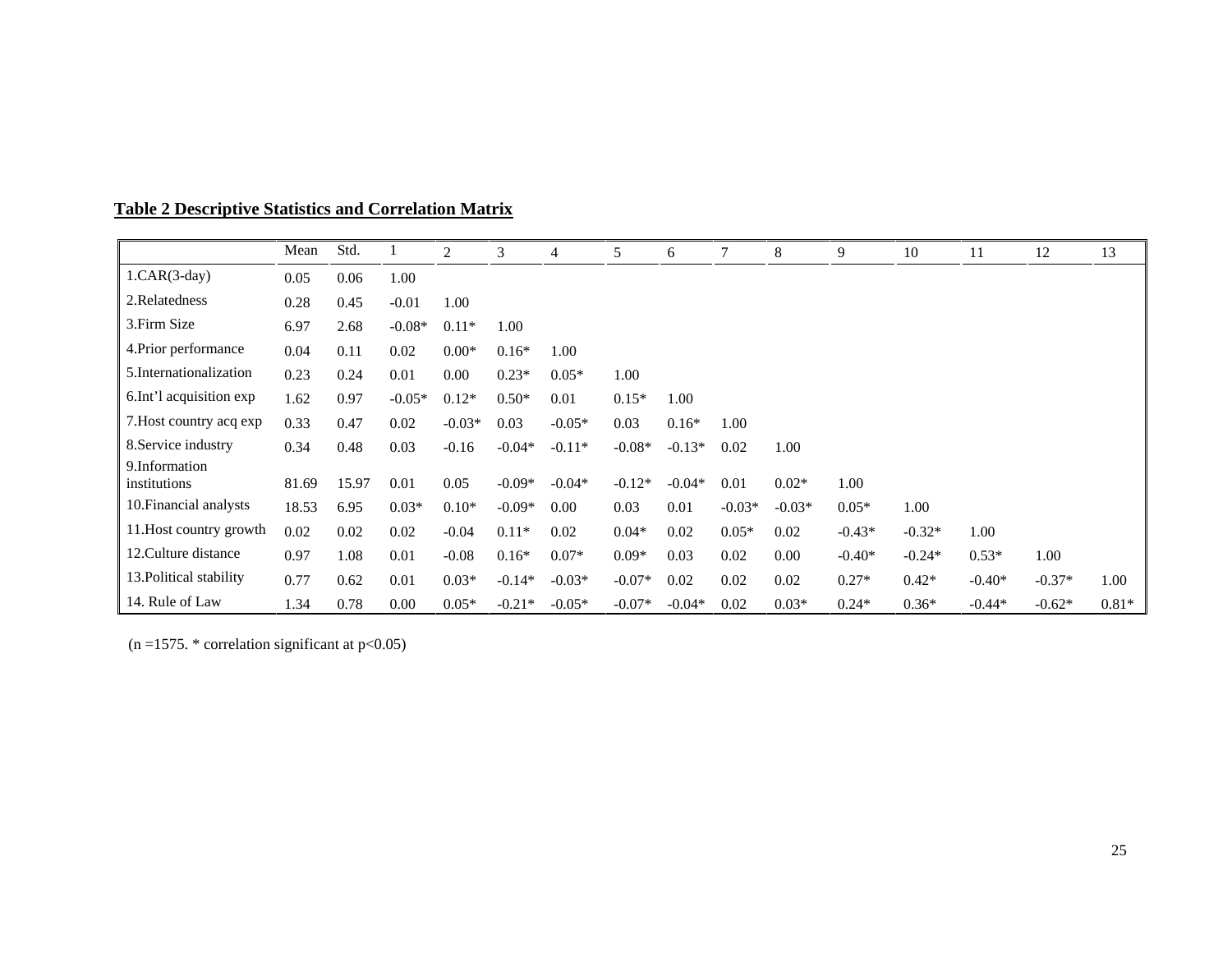|                        | I               | $\mathbf{I}$   | III            | <b>IV</b>       |
|------------------------|-----------------|----------------|----------------|-----------------|
| Constant               | .0142           | $-.0336$       | $-0.681*$      | $-0.0441*$      |
|                        | $(.0088)^{b}$   | (.0221)        | (.0281)        | (.0222)         |
| Firm level control     |                 |                |                |                 |
| Firm size              | $-.0010$        | $-.0010$       | $-.0010$       | $-.0012$        |
|                        | (.0009)         | (.0009)        | (.0009)        | (.0009)         |
| Prior performance      | .0286†          | .0286†         | .0278†         | .0279†          |
|                        | (.0167)         | (.0169)        | (.0168)        | (.0168)         |
| Relatedness            | .0010           | .0002          | .0520†         | .0008           |
|                        | (.0037)         | (.0037)        | (.0266)        | (.0037)         |
| Int'l acquisition exp  | $-.0029$        | $-.0027$       | $-.0026$       | $-.0022$        |
|                        | (.0019)         | (.0019)        | (.0019)        | (.0019)         |
| Internationalization   | $.0141\dagger$  | $.0153\dagger$ | .0157*         | $.0151\dagger$  |
|                        | (.0079)         | (.0079)        | (.0079)        | (.0079)         |
| Host country acq exp   | $-.0057$        | $-.0060$       | $-.0053$       | .1435**         |
|                        | (.0061)         | (.0061)        | (.0061)        | (.0475)         |
| Service industry       | $-.0065\dagger$ | $-.0059$       | $-.0057$       | $-.0068\dagger$ |
|                        | (.0038)         | (.0039)        | (.0038)        | (.0038)         |
| Country level control  |                 |                |                |                 |
| Host country growth    | $-.2186\dagger$ | $-.1309$       | $-.1377$       | $-.1072$        |
|                        | (.1318)         | (.1365)        | (.1363)        | (.1361)         |
| Culture distance       | $-.0001$        | $-.0023$       | $-.0024$       | $-.0021$        |
|                        | (.0024)         | (.0026)        | (.0025)        | (.0025)         |
| Political stability    | $-.0005$        | $-.0042$       | $-.0039$       | $-.0056$        |
|                        | (.0058)         | (.0060)        | (.0060)        | (.0060)         |
| Rule of law            | .0000           | .0029          | .0028          | .0037           |
|                        | (.0051)         | (.0052)        | (.0052)        | (.0052)         |
| Theoretical variable   |                 |                |                |                 |
| Financial analyst      |                 | $.0005\dagger$ | $.0005\dagger$ | $.0005\dagger$  |
|                        |                 | (.0003)        | (.0003)        | (.0003)         |
| Information            |                 | $.0004*$       | $.0008**$      | $.0005**$       |
|                        |                 | (.0002)        | (.0003)        | (.0002)         |
| (Information $\times$  |                 |                | $-.0006*$      |                 |
| Relatedness)           |                 |                | (.0003)        |                 |
| (Information $\times$  |                 |                |                | $-.0017**$      |
| Host country exp)      |                 |                |                | (.0005)         |
| Overall $R^2$          | .021            | .027           | .031           | .037            |
| <b>Wald Statistics</b> | $22*$           | 28**           | $32**$         | 38***           |

# **Table 3 Market Reaction to Full Acquisitions: Hypotheses 1-3a**

<sup>a</sup> Country random effects model.  $b$  N=1309. (S.E. in parentheses).  $\dagger$  significant at 10%;  $*$ significant at 5%; \*\* significant at 1%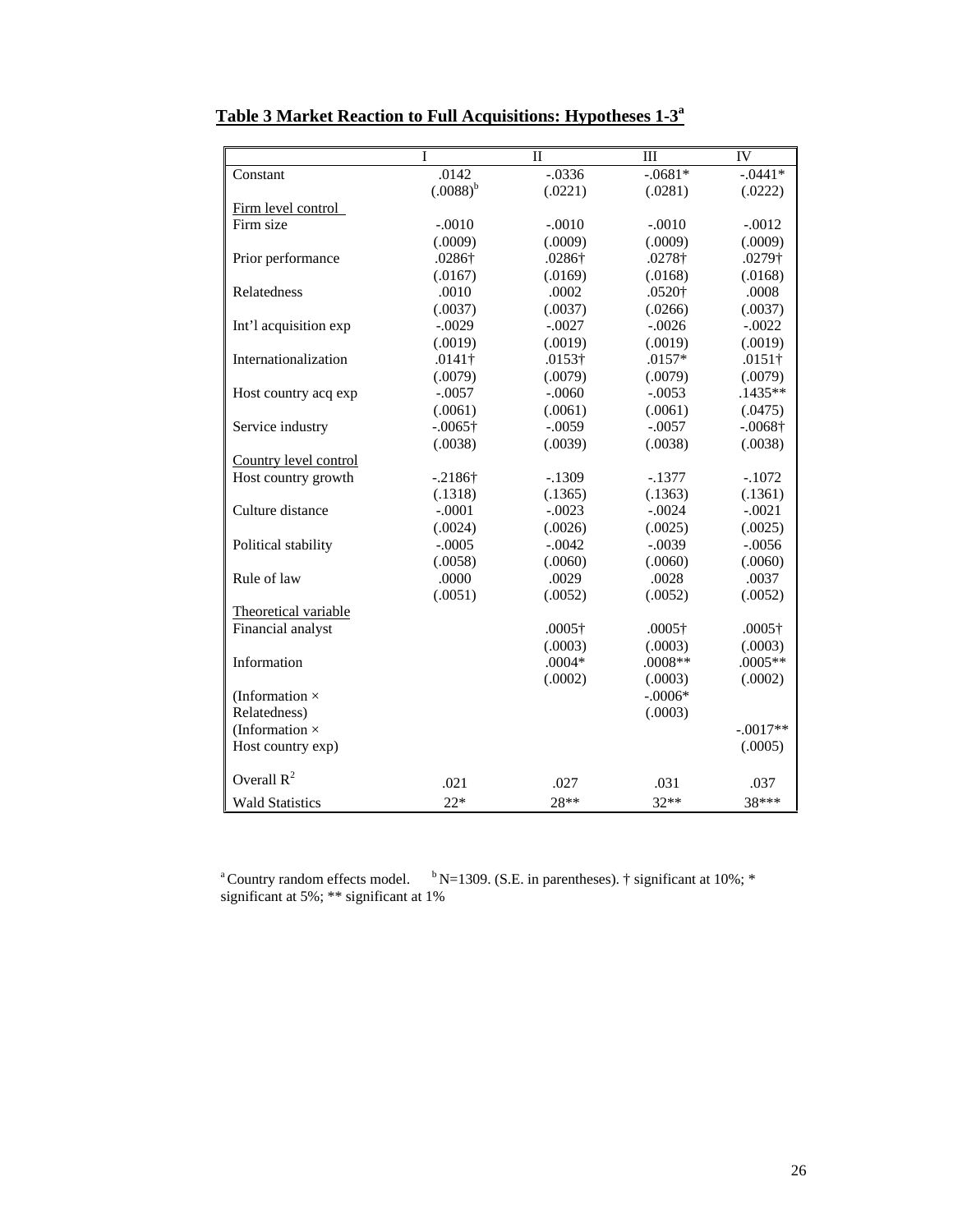|                        | I             | $\mathbf{I}$ |
|------------------------|---------------|--------------|
| Constant               | $-1.4222**$   | $-.3256$     |
|                        | $(.1625)^{b}$ | (.4365)      |
| Firm level control     |               |              |
| Firm size              | .0856**       | .0847**      |
|                        | (.0188)       | (.0010)      |
| Prior performance      | $-1.6657**$   | $-1.5808**$  |
|                        | (.3702)       | (.3753)      |
| Relatedness            | $-1684*$      | $-.1611*$    |
|                        | (.0729)       | (.0039)      |
| Int'l acquisition exp  | $-0.0352$     | $-.0038**$   |
|                        | (.0442)       | (.0444)      |
| Host country acq exp   | $-.1133$      | $-1364$      |
|                        | (.1638)       | (.0115)      |
| Service industry       | $-.0771$      | $-.0597$     |
|                        | (.1232)       | (.0041)      |
| Country level control  |               |              |
| Host country growth    | 4.0110        | 2.3540       |
|                        | (3.8008)      | (2.8373)     |
| Culture distance       | $.1784**$     | $.1205*$     |
|                        | (.0657)       | (.0477)      |
| Political stability    | $-.1132$      | $-.0568$     |
|                        | (.1155)       | (.0985)      |
| Rule of law            | $-1319$       | $-.2410**$   |
|                        | (.0876)       | (.0819)      |
| Theoretical variable   |               |              |
| Information            |               | $-.0131**$   |
|                        |               | (.0034)      |
| Financial analyst      |               | .0094        |
|                        |               | (.0056)      |
|                        |               |              |
| Pseudo $R^2$           | .089          | .103         |
| <b>Wald Statistics</b> | $125**$       | 173**        |
| Observations           | 1575          | 1575         |

# **Table 4 The Choice of Partial Acquisitions over Full Acquisitions<sup>a</sup>**

<sup>a</sup> Probit model of the binary choice

<sup>b</sup>(S.E. in parentheses). † significant at 10%; \* significant at 5%; \*\* significant at 1%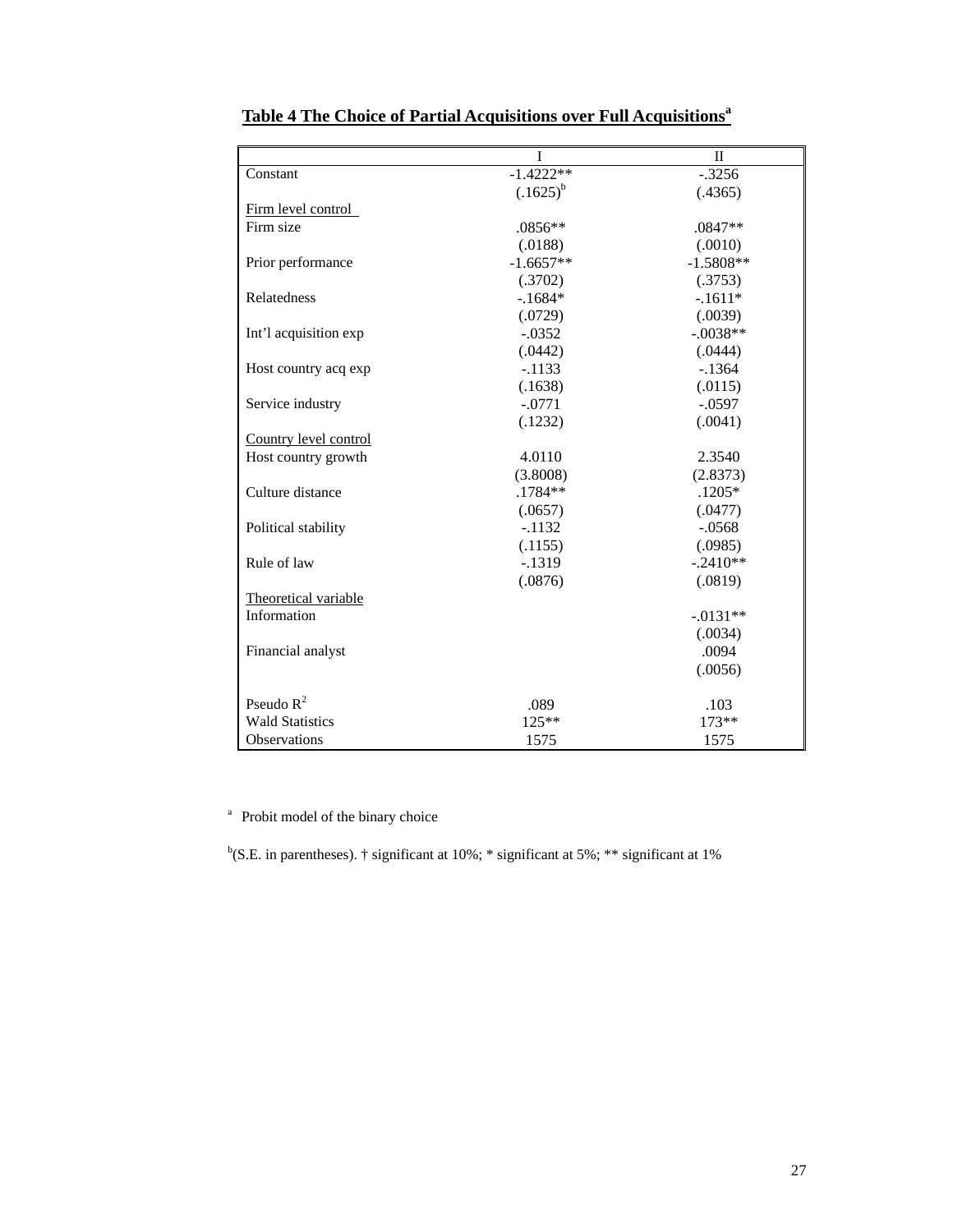|                        |                | $\mathbf{I}$   |
|------------------------|----------------|----------------|
| Constant               | $.0202**$      | $.0017\dagger$ |
|                        | (.0061)        | (.0009)        |
| Firm size              | .0205          | .0252          |
|                        | (.0156)        | (.0159)        |
| Prior performance      | $-.0101$       | $-.0190$       |
|                        | (.0169)        | (.0174)        |
| Relatedness            | .0041          | .0054          |
|                        | (.0038)        | (.0039)        |
| Int'l acquisition exp  | $-.0039*$      | $-.0037*$      |
|                        | (.0019)        | (.0019)        |
| Host country acq exp   | $-.0090$       | $-.0078$       |
|                        | (.0067)        | (.0068)        |
| Service industry       | $-.0099*$      | $-.0097*$      |
|                        | (.0039)        | (.0040)        |
| Partial acquisitions   | $.0082\dagger$ | $.0288**$      |
|                        | (.0049)        | (.0105)        |
| Inverse of Mills Ratio |                | $-.0092**$     |
|                        |                | .0033          |
|                        |                |                |
| <b>Wald Statistics</b> | $30.65**$      | 42.11**        |
| Observations           | 1575           | 1575           |

# **Table 5 Market Reaction to Partial Acquisitionsa**

<sup>a</sup> Market reaction to international acquisitions, controlling the endogeneity of the choice between full and partial acquisitions as specified in model 2, Table 4.

<sup>b</sup>(S.E. in parentheses).  $\dagger$  significant at 10%;  $*$  significant at 5%;  $**$  significant at 1%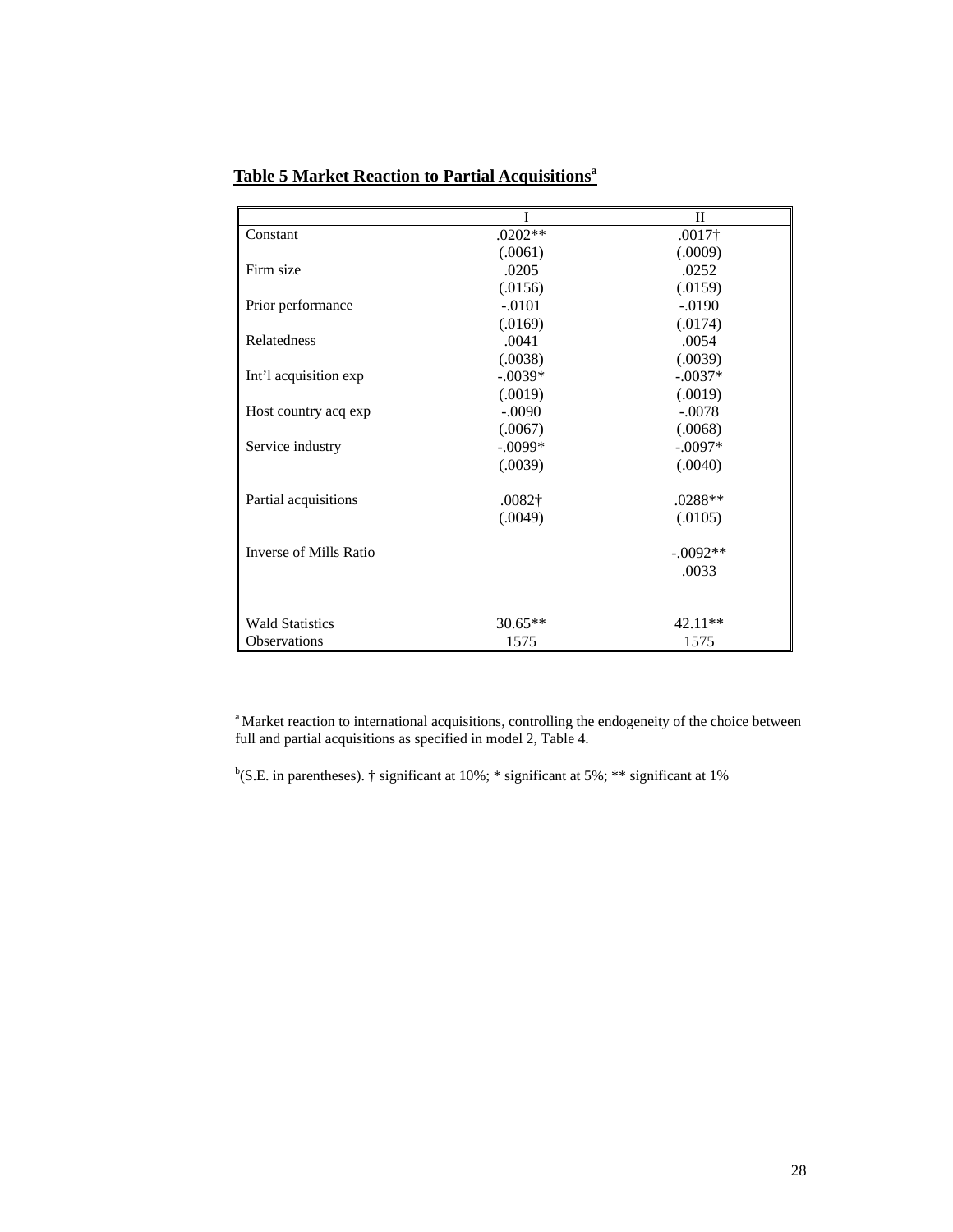#### **References**

Akerlof, G. A. 1970. The market for 'lemons': Qualitative uncertainty and the market mechanism. *Quarterly Journal of Economics***,** 84: 488–500.

Alford*,* A., Jones, J., Leftwich, R., & Zmijewski, M. 1993. The relative informativeness of accounting disclosures in different countries. *Journal of Accounting Research,* 31(3): 183-223.

Ali, A., & Hwang, L. 2000. Country-specific factors related to financial reporting and the value relevance of accounting data. *Journal of Accounting Research,* 38:1-21.

Anand, J., Capron, L., & Mitchell, W. 2005. Using acquisitions to access multinational diversity: Thinking beyond the domestic versus cross-border M&A comparison. *Industrial & Corporate Change,* 14(2):191-224.

Anand J., & Singh H. 1997. Asset redeployment, acquisitions and corporate strategy in declining industries. *Strategic Management Journal***,** 18: 99-118.

Balakrishnan, S., & M. Koza P. 1993. Information asymmetry, adverse selection, and joint ventures. *Journal of Economic Behavior and Organization***,** 20: 99–117.

Ball R., Kothari, S. & Robin, A. 2000. The effect of institutional factors on the properties of accounting earnings. *Journal of Accounting Research,* 19:1-51.

Barney, J. 1988. Returns to bidding firms in mergers and acquisitions: Reconsidering the relatedness hypothesis. *Strategic Management Journal,* 9:71-78.

Barry, C., & Brown, S. 1985. Differential information and security market equilibrium. *Journal of Financial and Quantitative Analysis,* 20: 407–422.

Bruner, R., Conroy R., Estrada, J. Kritzman M., & Li, W. 2002. Introduction to 'valuation in Emerging Markets'. *Emerging Markets Review,* 3:310-324.

Bushman, R., Piotroski, J., & Smith A. 2004. What determines corporate transparency? J*ournal of Accounting Research,* 42(2):207-251.

Chang, J., Khanna, T., & Palepu, K. 2000. *Analyst activity around the world.* Working paper, Harvard Business School

Center for International Analysis and Research (CIFAR). 1995. *International Accounting and Auditing Trends,* 4<sup>th</sup> edition. Princeton, NJ: CIFAR Publications Inc..

Chen S., & Hennart, J. 2004. A hostage theory of joint ventures: why do Japanese investors choose partial over full acquisitions to enter the United States? *Journal of Business Research,*  57(10): 1126-1134.

Collins D., & Kathari, S. 1989. An analysis of intertemporal and cross-sectional determinants of earnings response coefficients. *Journal of Accounting and Economics,* 11:143-182.

Datta D., & Puia G. 1995. Cross-border acquisitions: An examination of the influence of relatedness and cultural fit on shareholder value creation in U.S. acquiring firms. *Management International Review,* 35(4): 337-359.

Easley, D., & O'hara M. 2004. Information and the cost of capital. *Journal of Finance,*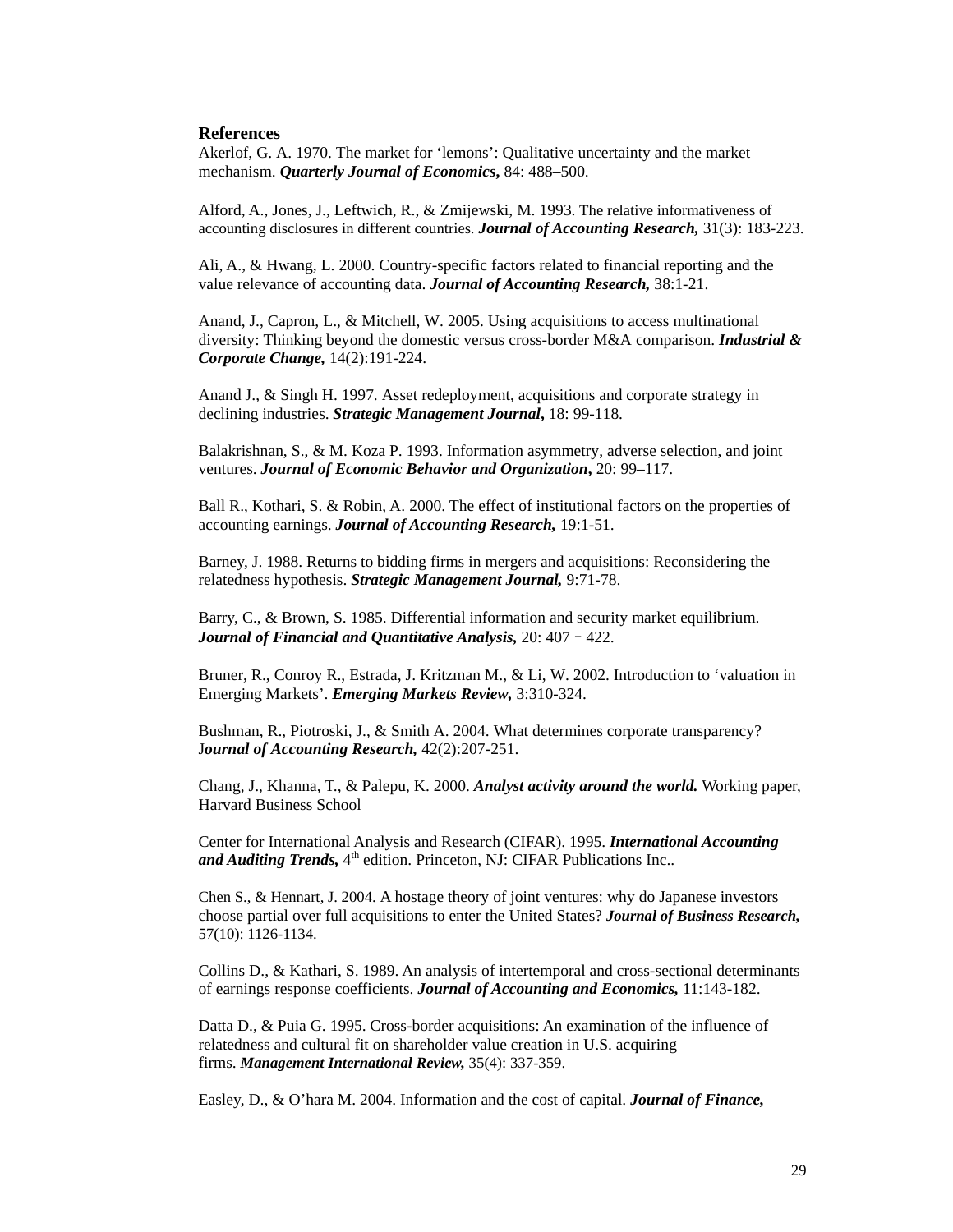59(4):1553-1583.

Greene, W. 2003. *Econometric Analysis*. 5<sup>th</sup> Edition. Pearson Education International.

Giliberto M. & Varaiya, N. 1989. The winner's curse and bidder competition in acquisitions: Evidence from failed bank auctions. *Journal of Finance,* 44 (1):59–75.

Haleblian J. & Finkelstein, S. 1999. The influence of organizational acquisition experience on acquisition performance: A behavioral learning perspective. *Administrative Science Quarterly***,** 44: 29-56.

Healy, P. & Palepu, K. 2001. Information asymmetry, corporate disclosure, and the capital markets: a review of the empirical disclosure literature. *Journal of Accounting and Economics,* 31: 404-440.

Heckman, J. 1979. Sample selection bias as a specification error. *Econometrica,* 47:153-161.

Hennart, J.-F. & Reddy, S. 1997. The choice between mergers/acquisitions and joint ventures: The case of Japanese investors in the United States. *Strategic Management Journal,* 18 (1): 1–12.

Hope. O. 2003. Disclosure practices, enforcement of accounting standards and analyst forecast accuracy: An international study. *Journal of Accounting Research,* 41:235-272.

Jensen, M., and Ruback, R. 1983. The market for corporate control. *Journal of Financial Economics* (April): 5-50.

Johansson, J. and Vahlne, J. 1977. The internationalization process of the firm: A model of knowledge development and increasing foreign market commitments. *Journal of International Business Studies,* 8(1):23-32.

Kennedy, P. 2003. *A Guide to Econometrics*. 5<sup>th</sup> edition. The MIT Press, Cambridge, Massachusetts.

Kogut, B. and Singh, H. 1988. The effect of national culture on the choice of entry mode. *Journal of International Business Studies***,** 19(3): 411-433.

Koeplin, J., Sarin, A., and Shapiro, A. 2000. The private company discount. *Journal of Applied Corporate Finance,* 12(4):94-101.

LaPorta, R., Lopez-de-Salinas, F., Shleifer, A., & Vishny, R. 1999. Corporate ownership around the world. *Journal of Finance***,** 54(2), 471–520.

La Porta R., Lopez-de-Silanes, F., Shleifer, A., & Vishny, R., 2000. Investor protection and corporate governance. *Journal of Financial Economics,* 58(2): 3-27.

La Porta R., Lopez-de-Silanes, F., Shleifer, A., & Vishny, R., 2002. Investor protection and corporate valuation. *Journal of Finance,* 57(3): 1147-1171.

Lee, T. & Caves, R. 1998. Uncertain outcomes of foreign investment: Determinants of the dispersion of profits after large acquisitions. *Journal of International Business Studies,* 29 (3): 563-582.

Lu, J. & Beamish, P. 2004. Network development and firm performance: A field study of internationalizing Japanese firms. *Multinational Business Review***,** 12(3): 41-61.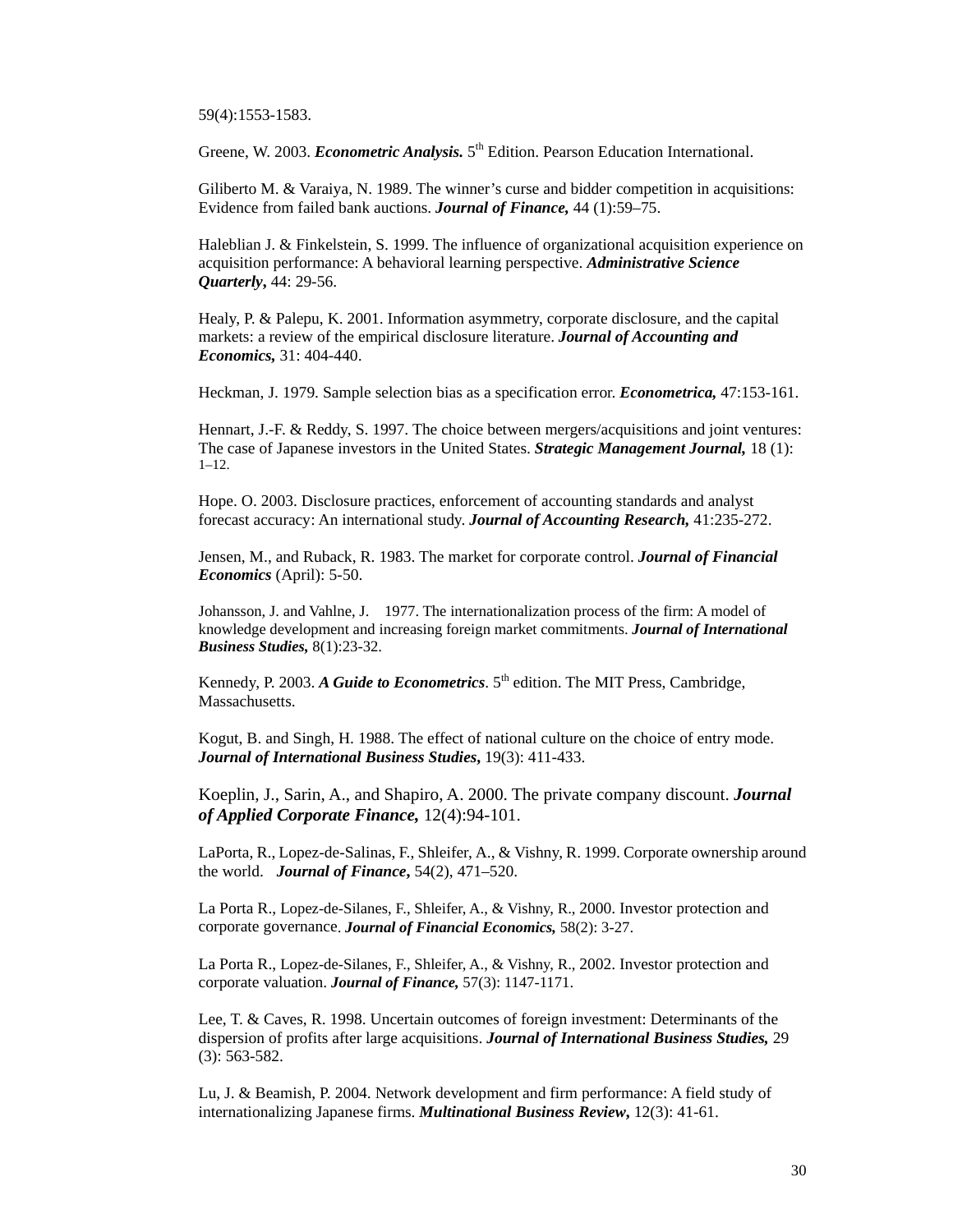Markides, C. & Ittner, C. 1994. Shareholder benefits from corporate international diversification: Evidence from U.S. international acquisitions. *Journal of International Business Studies***,** 2nd quarter: 343-366.

Merton, R. 1987. A simple model of capital market equilibrium with incomplete information. *Journal of Finance,* 42:483-510.

Morck, R., & Young, B. 1992. Internalization: An event study test. *Journal of International Economics*, 33: 41-56.

Morosini, P., Shane, S., & Singh, H. 1998. National culture distance and cross-board acquisitions performance, *Journal of International Business Studies,* 29(1):137-157.

Marsh S.J. 1998. Creating barriers for foreign competitors: A study of the impact of antidumping actions on the performance of U.S. firms. *Strategic Management Journal***,** 18: 25-37.

North, D. 1990. *Institutions, Institutional Change, and Economic Performance.* New York: Cambridge University Press.

Peng, M. 2003. Institutional transitions and strategic choices. *Academy of Management Review,* 28 (2):275-286.

Peng, M. & Zhou, J. 2005. How network strategies and institutional transitions evolve in Asia. *Asia Pacific Journal of Management,* 22 (4): 321-336.

Peng, M. W. 2006. Making M&A fly in China. *Harvard Business Review,* 84(3):26-27.

Reuer J, & Koza M. 2000. Asymmetric information and joint venture performance: Theory and evidence for domestic and international joint ventures. *Strategic Management Journal,*  21(1):81-88.

Reuer*,* J.*,* Shenkar*,* O., & Ragozzino, R., 2004. Mitigating risk in international mergers and acquisitions: the role of contingent payouts. *Journal of International Business Studies,*  35(1):19-32.

Rossi, S., & Volpin, P. 2004. Cross-country determinants of mergers and acquisitions. *Journal of Financial Economics.* 74:277-304.

Shaver J., Mitchell, W. and Yeung, B. 1997. The effect of own-firm experience on foreign direct investment survival in the United States, 1987-1992. *Strategic Management Journal,*  18: 811-824.

Shaver, 1998. Accounting for endogeneity when assessing strategy performance: Does entry mode choice affect FDI survival. *Management Science,* 44(4): 571-586.

Shen, J. and Capron, L. 2006. Acquisitions of private versus public firms: The role of private information on acquirer returns. Working Papers, York University.

Shimizu, K., Hitt, M., Vaidyanath, D., & Pisano, V. 2004. Theoretical foundations of cross-boarder mergers and acquisitions: a review of current research and recommendations for the future. *Journal of International Management,* 10: 307-353.

Singh, H., & Montgomery, C. 1987. Corporate acquisition strategies and economic